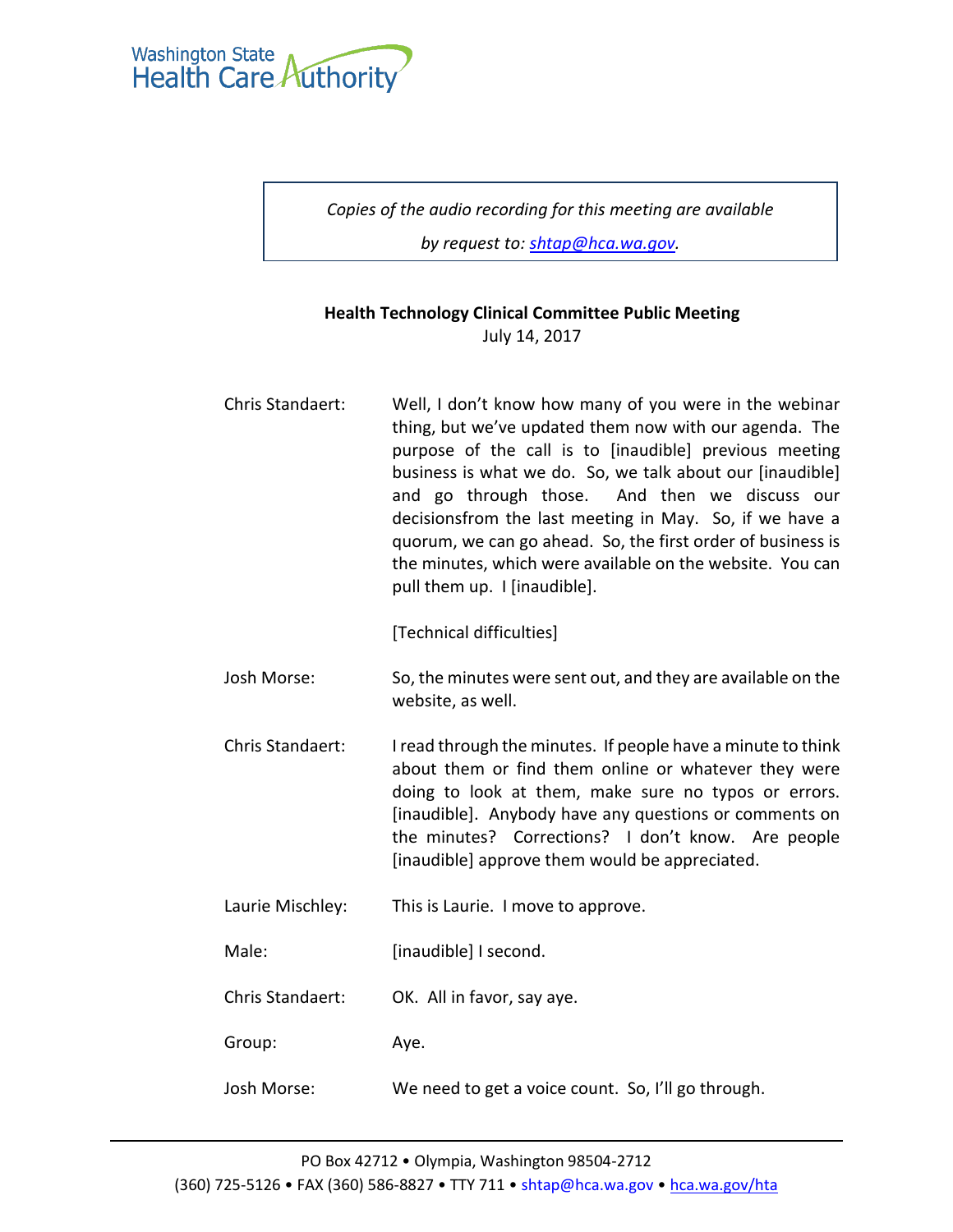| Chris Standaert: | We need a roll call.                                                                                                                  |
|------------------|---------------------------------------------------------------------------------------------------------------------------------------|
| Josh Morse:      | Yes. So, OK. For minutes for approval, I will say your name.<br>If you approve, just please say yes or aye. Dr. Brown? Dr.<br>Elmore? |
| Joann Elmore:    | Yes.                                                                                                                                  |
| Josh Morse:      | Dr. Hearne?                                                                                                                           |
| Chris Hearne:    | Yes.                                                                                                                                  |
| Josh Morse:      | Mischley?                                                                                                                             |
| Female:          | Yes.                                                                                                                                  |
| Josh Morse:      | Odegard?                                                                                                                              |
| Carson Odegard:  | Yes.                                                                                                                                  |
| Josh Morse:      | Schwartz?                                                                                                                             |
| Male:            | Yes.                                                                                                                                  |
| Josh Morse:      | Standaert?                                                                                                                            |
| Chris Standaert: | Yes.                                                                                                                                  |
| Josh Morse:      | Walsh?                                                                                                                                |
| Kevin Walsh:     | Yes.                                                                                                                                  |
| Josh Morse:      | Rege?                                                                                                                                 |
| Sheila Rege:     | Yes.                                                                                                                                  |
| Josh Morse:      | Yen?                                                                                                                                  |
| Tony Yen:        | Yes.                                                                                                                                  |
| Josh Morse:      | Bramhall?                                                                                                                             |
| John Bramhall:   | Yes.                                                                                                                                  |
| Josh Morse:      | OK. That's ten yeses. Thank you.                                                                                                      |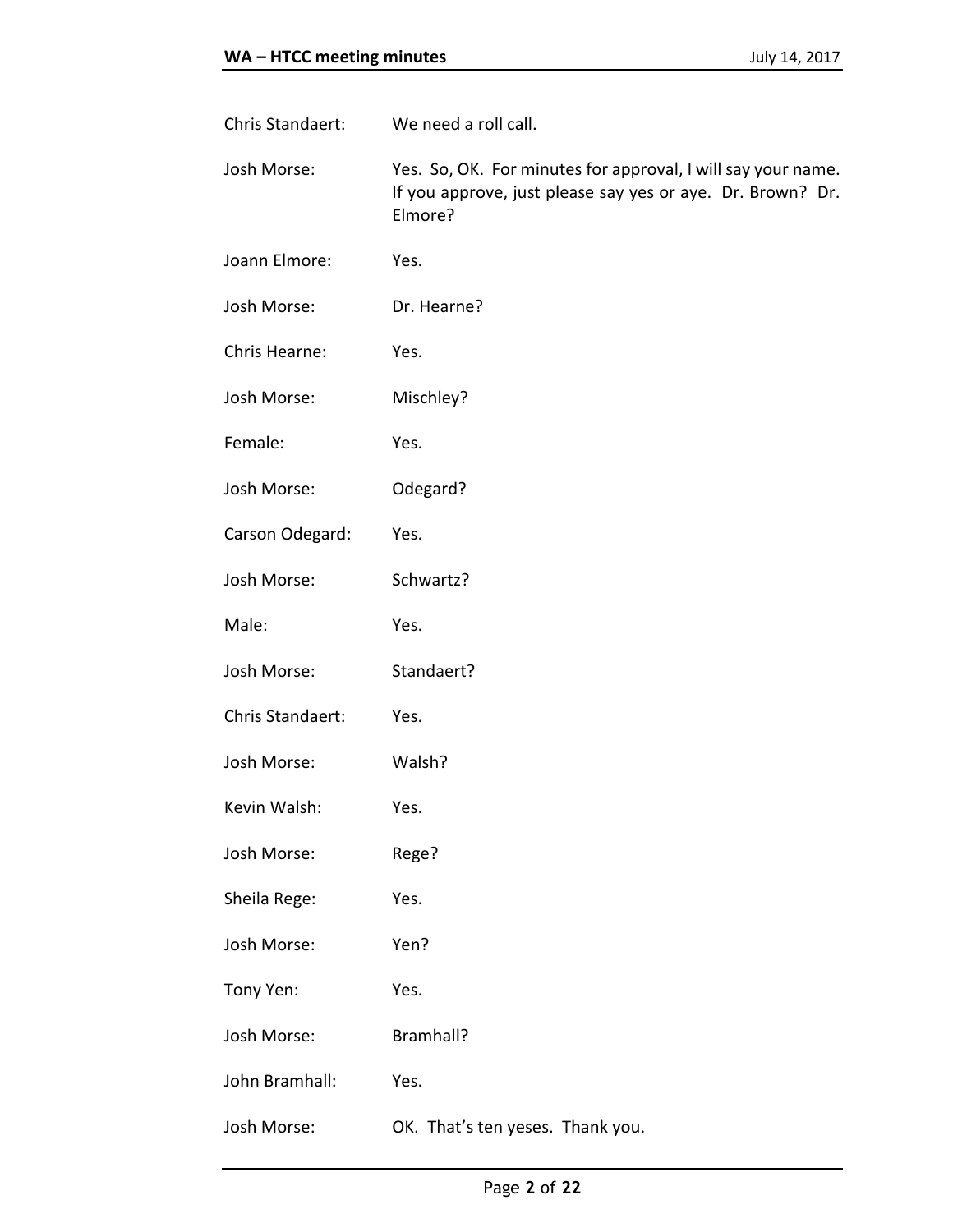- Chris Standaert: Next, we move onto our decision. The first one is [inaudible] on selected treatments for varicose veins, and we received two comments on those. Can you pull up the comments? The first one is from Dr. Brian Ferris, Lake Washington Vascular Surgeons. He had a question on our language regarding the 3 mm and the truncal saphenous veins. He also asked that we include a specific product, as indicated treatment for truncal reflux. Josh, you were going to talk to him about clarification about what he was stating in that first part?
- Josh Morse: Yes. We connected, but I did not get... we did not connect over this issue. So, I don't have an update for you from what he was thinking about this.
- Chris Standaert: We debated the truncal saphenous question when we were talking about this, but I think [inaudible] our language got convoluted a bit, as we were trying to do that. I wasn't sure from this gentleman's comment whether he was needing for us to be more inclusive or more restrictive in our language. I couldn't quite tell. That's why I was hoping you could clarify. How do other people take this comment?
- Tony Yen: It seems like he wants to include his particular product. I think that's kind of the intent of this statement.
- Chris Standaert: [inaudible] There are two it looks like. There is the one about the vascular thing, and that is the [inaudible] particular product.
- Tony Yen: Yeah. I apologize. The part that I was really interpreting was really the last... the second part, which is [inaudible] product. It seems like Brian wants to include that part.
- Gregory Brown: [inaudible]
- Chris Standaert: Yeah. I don't recall any specific language of that particular product coming up on our discussion. I would have a big problem saying we should include language regarding specific names or branded device without, you know, specific study language or other things on that in our view that I don't recall seeing.
- Seth Schwartz: I think [inaudible]. It's one of two scenarios. It's either something we already talked about and it was just a name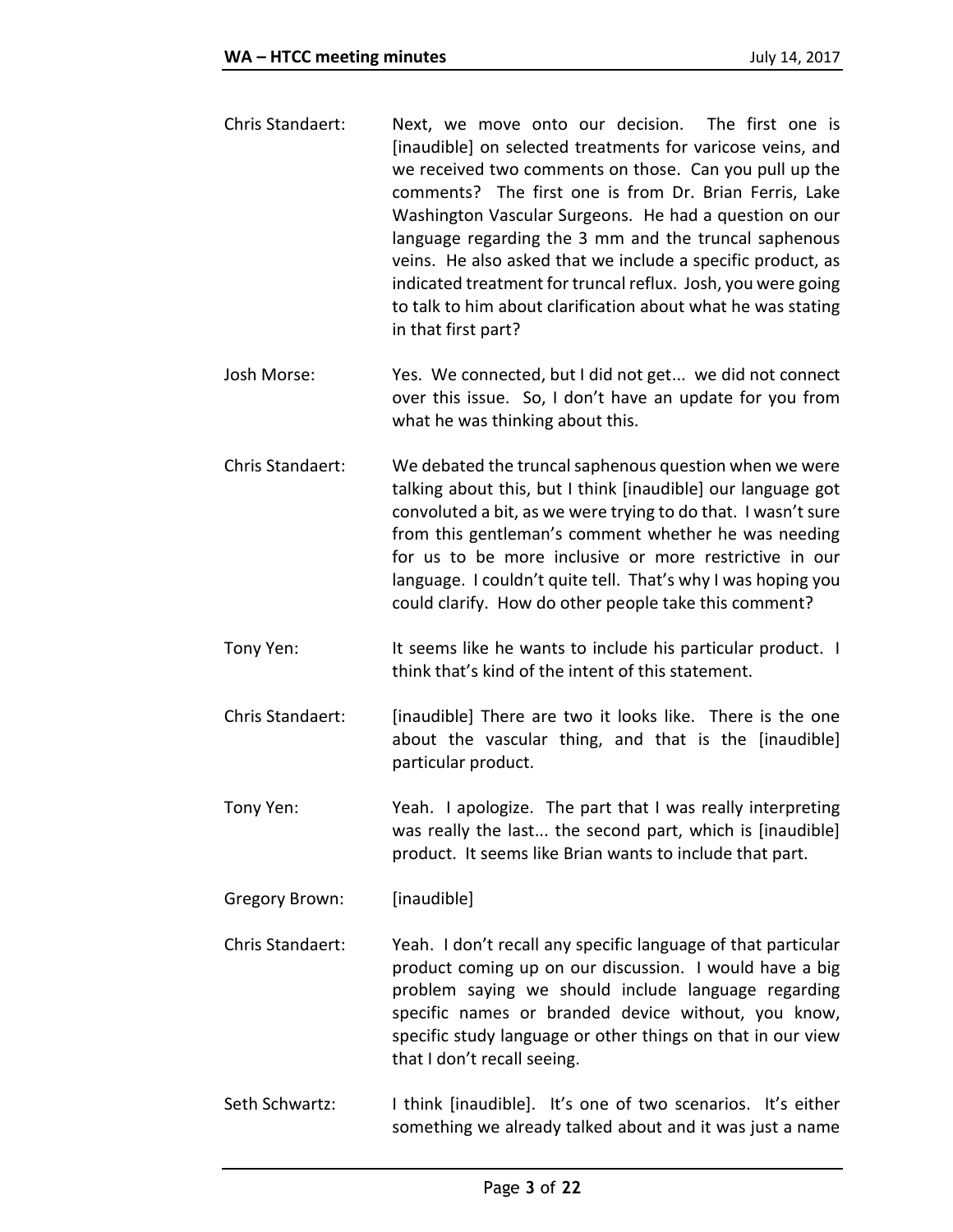brand which says we shouldn't be more specific or something we had talked about in which case we would include it. So, I don't see anywhere [inaudible] include it.

- Chris Standaert: You don't see any way that we would want to? Is that what you said?
- Seth Schwartz: Either it's just a brand name or something that we've already covered [inaudible]. Or [inaudible] data on, which we can't include. So, either way, I, uh, I don't think it should be included.
- Chris Standaert: I would agree with you. I thought [crosstalk]. Huh? Sorry.
- Laurie Mischley: This is Laurie. I just agree.
- Chris Standaert: The first part, how do people interpret that?
- Gregory Brown: I can't interpret it either way.
- Male: I'm not a committee member, but I'm [inaudible] able to make just a comment?
- Chris Standaert: Can you identify yourself?
- Male: Sure. I'm [inaudible]. I'm a medical science liaison for [inaudible], and what I [crosstalk].
- Chris Standaert: So, what is, what [inaudible]?
- Male: [crosstalk]
- Chris Standaert: And you manufacture what exactly that's relating to our discussion?
- Male: [inaudible]
- Chris Standaert: Oh, you manufacture that product. OK. So, your comment pertaining to?
- Male: I just wanted to make a point of clarification about kind of the [inaudible], which is a comment. So, uh, one of the things [inaudible] was, you know, [inaudible] clarity on why [inaudible]. When I read this, I think it was because when you looked at the original Health Technology Assessment for the [inaudible] you know, pointed out has one of the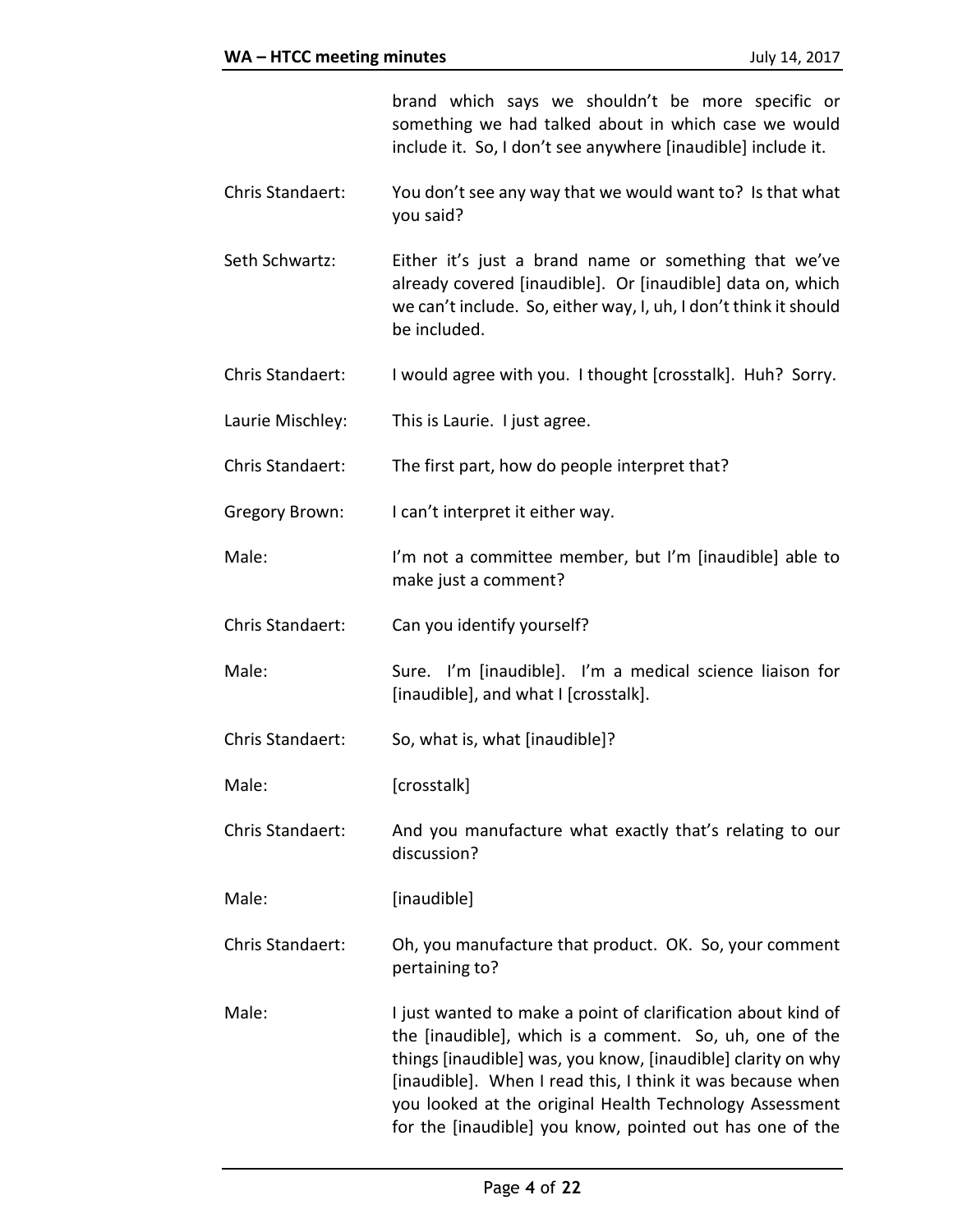|                  | [inaudible]. Within that umbrella, it breaks it down into<br>liquid [inaudible] sclerotherapy and within sclerotherapy,<br>there is [inaudible] which is [inaudible], but [inaudible] for<br>truncal vein, thermal [inaudible], which is [inaudible]<br>frequency laser ablation, therapy also is a product approved<br>with [inaudible], and I actually [inaudible]. I attended the<br>original meeting, and afterwards I [inaudible] original<br>language of the coverage determination that you guys were<br>including truncal veins initially, but then as the conversation<br>kind of evolved and focused on ensuring you're [inaudible],<br>you were trying to clarify specifically tributary varicose<br>veins and anything that was greater than or equal to 3 mm,<br>but then you guys [inaudible] kind of how the conversation<br>was going, you omitted the truncal vein here, which is<br>definitely the main indication of varicose veins. So, I think<br>that's kind of where Dr. Ferris was coming from. |
|------------------|-------------------------------------------------------------------------------------------------------------------------------------------------------------------------------------------------------------------------------------------------------------------------------------------------------------------------------------------------------------------------------------------------------------------------------------------------------------------------------------------------------------------------------------------------------------------------------------------------------------------------------------------------------------------------------------------------------------------------------------------------------------------------------------------------------------------------------------------------------------------------------------------------------------------------------------------------------------------------------------------------------------------------|
| Chris Standaert: | OK. Thank you.                                                                                                                                                                                                                                                                                                                                                                                                                                                                                                                                                                                                                                                                                                                                                                                                                                                                                                                                                                                                          |
| Male:            | Chris?                                                                                                                                                                                                                                                                                                                                                                                                                                                                                                                                                                                                                                                                                                                                                                                                                                                                                                                                                                                                                  |
| Chris Standaert: | Yes.                                                                                                                                                                                                                                                                                                                                                                                                                                                                                                                                                                                                                                                                                                                                                                                                                                                                                                                                                                                                                    |
| Male:            | [crosstalk] in the evidence report. It was specifically<br>addressed through initial comments in the draft earlier, and<br>the vendor [inaudible] studies previously, and it is I may<br>have mentioned it that the evidence report.                                                                                                                                                                                                                                                                                                                                                                                                                                                                                                                                                                                                                                                                                                                                                                                    |
| Chris Standaert: | OK.                                                                                                                                                                                                                                                                                                                                                                                                                                                                                                                                                                                                                                                                                                                                                                                                                                                                                                                                                                                                                     |
| Joann Elmore:    | This is Joann. Whoever is typing this, [inaudible] and then<br>a [inaudible] for the group, is this [inaudible] indications<br>[inaudible] delete the word tributary and just have the<br>indication varicose veins greater than 3 mm and the other<br>two [inaudible]?                                                                                                                                                                                                                                                                                                                                                                                                                                                                                                                                                                                                                                                                                                                                                 |
| Chris Standaert: | That's what I don't know.                                                                                                                                                                                                                                                                                                                                                                                                                                                                                                                                                                                                                                                                                                                                                                                                                                                                                                                                                                                               |
| Male:            | [inaudible]                                                                                                                                                                                                                                                                                                                                                                                                                                                                                                                                                                                                                                                                                                                                                                                                                                                                                                                                                                                                             |
| Chris Standaert: | So, if we're going to have, I'm sorry. So, we, excuse me, sir.<br>We need to discuss this as a committee. I mean, we need<br>to                                                                                                                                                                                                                                                                                                                                                                                                                                                                                                                                                                                                                                                                                                                                                                                                                                                                                         |
| Male:            | Sure.                                                                                                                                                                                                                                                                                                                                                                                                                                                                                                                                                                                                                                                                                                                                                                                                                                                                                                                                                                                                                   |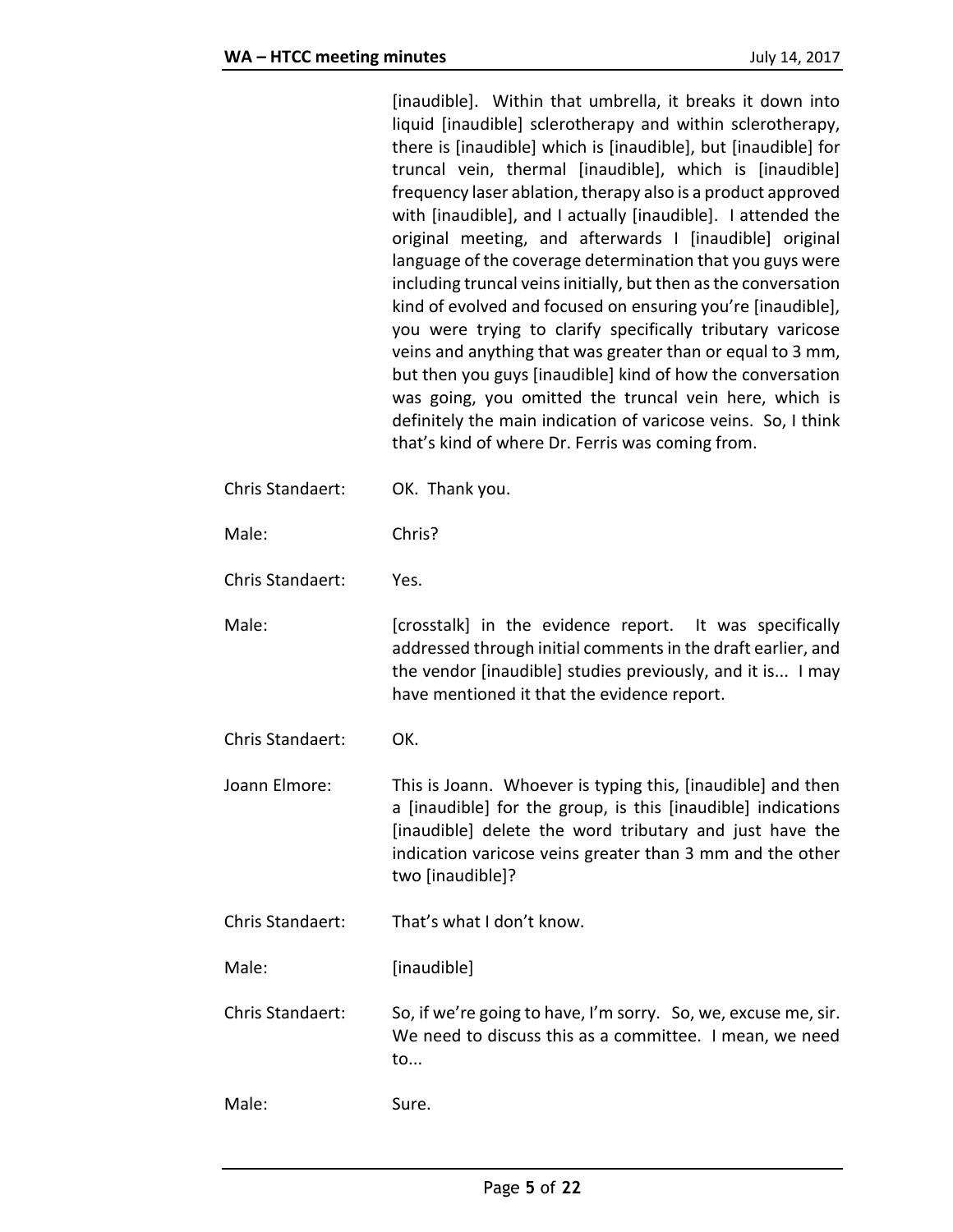| Chris Standaert: | [crosstalk] This is our discussion if you don't mind.                                                                                                                                                                                                                                                                                                                                                                                                                                                                                                                                                                  |
|------------------|------------------------------------------------------------------------------------------------------------------------------------------------------------------------------------------------------------------------------------------------------------------------------------------------------------------------------------------------------------------------------------------------------------------------------------------------------------------------------------------------------------------------------------------------------------------------------------------------------------------------|
| Male:            | Sure. Absolutely.                                                                                                                                                                                                                                                                                                                                                                                                                                                                                                                                                                                                      |
| Chris Standaert: | So, committee people.                                                                                                                                                                                                                                                                                                                                                                                                                                                                                                                                                                                                  |
| Gregory Brown:   | Dr. Ferris' language is not specific enough for me to<br>interpret what he's suggesting.                                                                                                                                                                                                                                                                                                                                                                                                                                                                                                                               |
| Chris Standaert: | That's my [inaudible] with it, as well, yeah.                                                                                                                                                                                                                                                                                                                                                                                                                                                                                                                                                                          |
| Gregory Brown:   | So, I think Joann's observation is logical, but it doesn't seem<br>[inaudible] into the language.                                                                                                                                                                                                                                                                                                                                                                                                                                                                                                                      |
| Sheila Rege:     | This is Sheila, and I kind of worry about including one<br>specific manufactured product. What if there is another<br>manufacturer that comes out with a similar product.                                                                                                                                                                                                                                                                                                                                                                                                                                              |
| Chris Standaert: | Yeah.                                                                                                                                                                                                                                                                                                                                                                                                                                                                                                                                                                                                                  |
| Joann Elmore:    | This is Joann, and I agree with you on that, and we would<br>have had to have viewed specific evidence on this specific<br>product. My comment was just about the truncal question,<br>and I had sent an email to Josh asking him if there's a way<br>that he can have easy access to primary articles, because<br>last night I wanted to pull up the articles to see, you know,<br>what was their eligibility and inclusion criteria. I wanted to<br>be up to date, and that was potentially [inaudible] question<br>about whether [inaudible] indications need to be slightly<br>[inaudible] by it. So, [inaudible]. |
| Seth Schwartz:   | This is Seth again. I guess I'm a little [inaudible]. So, I heard<br>that we did review evidence on this product, but I guess my<br>question is, is this product not already covered under what<br>we already approved, or is this something different that<br>we've not included in our coverage decision?                                                                                                                                                                                                                                                                                                            |
| Josh Morse:      | This is Josh and the answer is this product would be covered<br>under your current conditions, because it is a treatment in<br>the realm of sclerotherapy. This is a specific [inaudible]<br>product for that, under that category.                                                                                                                                                                                                                                                                                                                                                                                    |
| Seth Schwartz:   | OK. So, that meaning it's already approved. We just didn't<br>call it out by name?                                                                                                                                                                                                                                                                                                                                                                                                                                                                                                                                     |
| Josh Morse:      | That is my interpretation, yes.                                                                                                                                                                                                                                                                                                                                                                                                                                                                                                                                                                                        |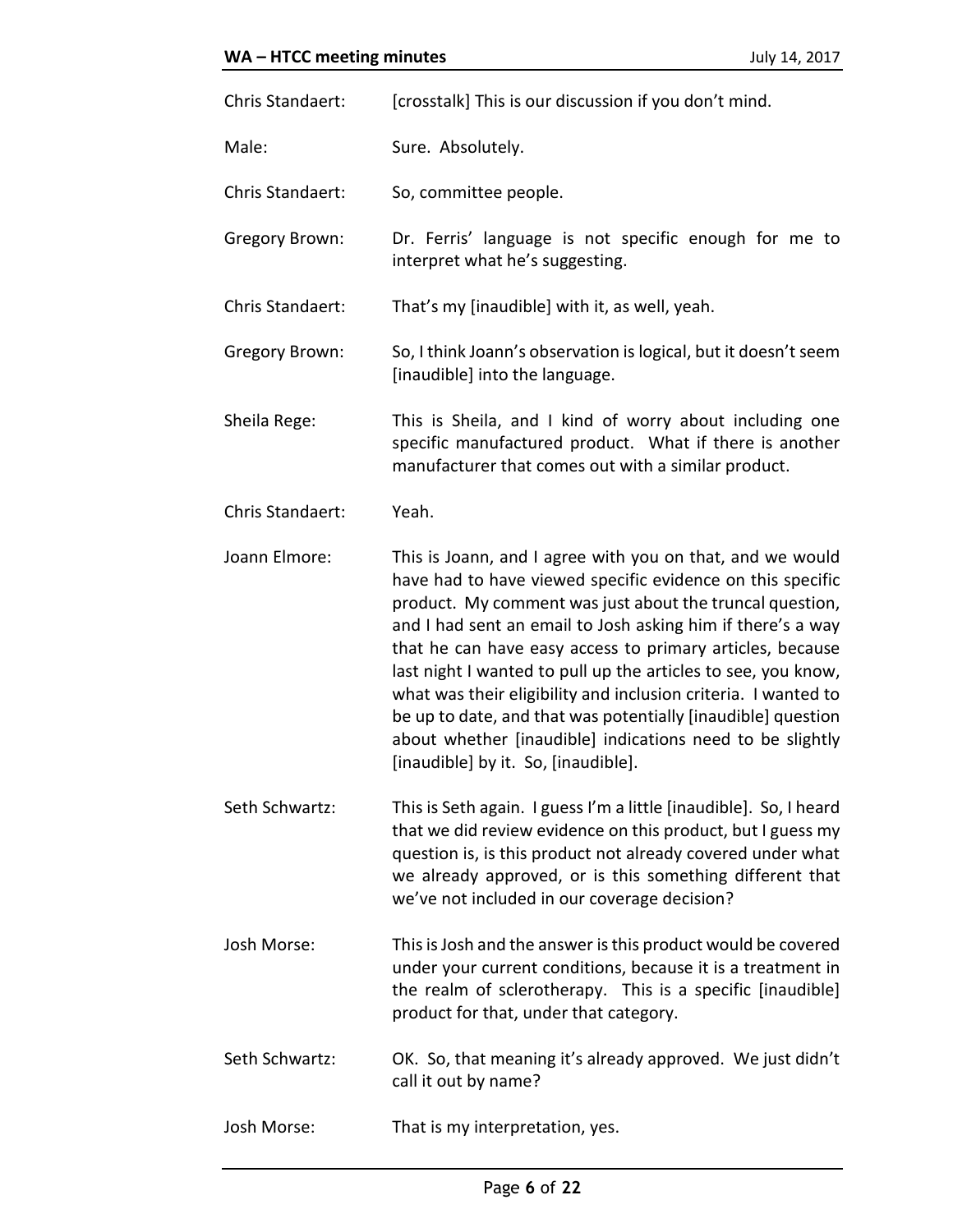- Chris Standaert: And I [crosstalk] Sheila said and what you're saying, that we don't approve a specific brand of product unless that is the full focus of the review, because of the class or content or treatment. Like, we didn't approve Botox. We approved onabotulinumtoxinA on the assumption that, like Sheila said, and like [inaudible] saying that there are other variants of the same thing that may develop or may become available, and we're not intending to restrict it to a single device that is [inaudible].
- Seth Schwartz: So, I think that part's not hard. I think it's easy for us to say that we don't... call attention to a specific product. It's already covered under the determination. I think the bigger question is the question of whether or not tributary veins [inaudible]. I think that's something that I cannot recall exactly, but we need to know, what exact evidence that we looked at. Did they stratify tributary and that's what we're talking about. That's what the determination is about. Or did they not, and then we sort of accidentally did that, and that's what, I guess we need to do, because if that, if that's the question, like Joann suggested, then we could get rid of the term tributary, but we don't want to do that if it's not appropriate based on the [inaudible] that we received. So, that's what I'm not sure about.
- Chris Standaert: Right. I think the issue we're in, in part, was the saphenous vein is greater than 3 mm to begin with. I remember that part of our conversation, and so that number didn't work very well with that vein.
- Sheila Rege: I recall our expert having an opinion, and I can't remember exactly what, on the tributary issue.
- Chris Standaert: I recall that, too.
- Joann Elmore: I'm going to suggest to Josh, this is Joann, that perhaps in the future, we have the clinical experts join for these brief 30 minute calls. So, looking at the [inaudible] recommendations, they did not specify tributary under indications. They just said varicose veins [inaudible], and looking at the [inaudible] the other [inaudible] were listed as just varicose veins [inaudible]. So, I also wonder about the tributary.
- Chris Standaert: Hmm. Probably those two [inaudible] take out that word.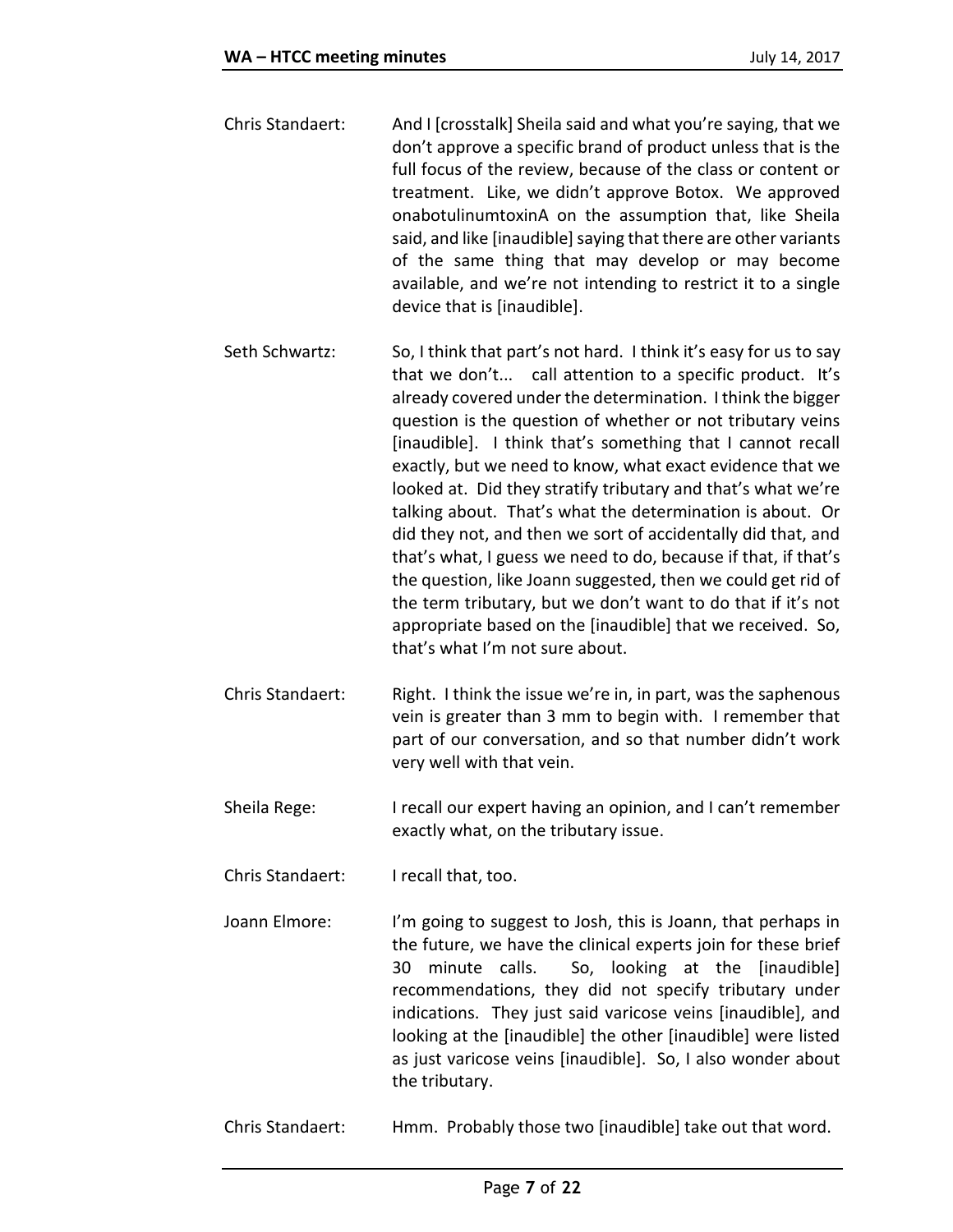- Josh Morse: Take out the word tributary.
- Chris Standaert: Yeah, probably make a change to take out that word.
- Kevin Walsh: Chris, is that how you read this letter, that he is suggesting that we remove the word tributary?
- Chris Standaert: I'm not sure how to read the letter. I find the letter confusing, and when I... Josh and I talked about it, and I was hoping to get clarification for [inaudible], because I find it confusing. I don't know what he is suggesting there. I'm not [inaudible] saphenous veins, as it pertains to thermal ablation, and I don't know if that means we should be restricting thermal ablation to truncal saphenous vein in his opinion, or whether we should be expanding our language to include truncal vein. That's what I'm a bit confused about. We have all of our technologies, all of them [inaudible] without sort of one versus the other for a different indication, and I think we were trying to be...
- Male: I guess I feel like [inaudible] to either be on the call or to have clarified his request in more detail, and without that, we can't, I don't feel I can act on this letter, because otherwise, I feel like I'm interpreting what he's saying as opposed to responding to what he said, and I don't want to do that.
- Chris Standaert: No. I agree. I agree. I don't want to try to, I'm not... you know, I'm not quite sure what he's suggesting.
- Male: Well, we don't want to approve the product itself by now. I recommend we disregard the first half of this letter, as well, because it's not [inaudible] for us to understand his intent.
- Chris Standaert: What do other people think? Do they think we should be concerned in changing our language? I have trouble doing that [inaudible] letter. I agree with Kevin. I don't quite understand the [inaudible] of it.
- Sheila Rege: I would be in favor, this is Sheila. I would be in favor of keeping it as is, because we are confused, and I recall something with the expert and how we [inaudible] it.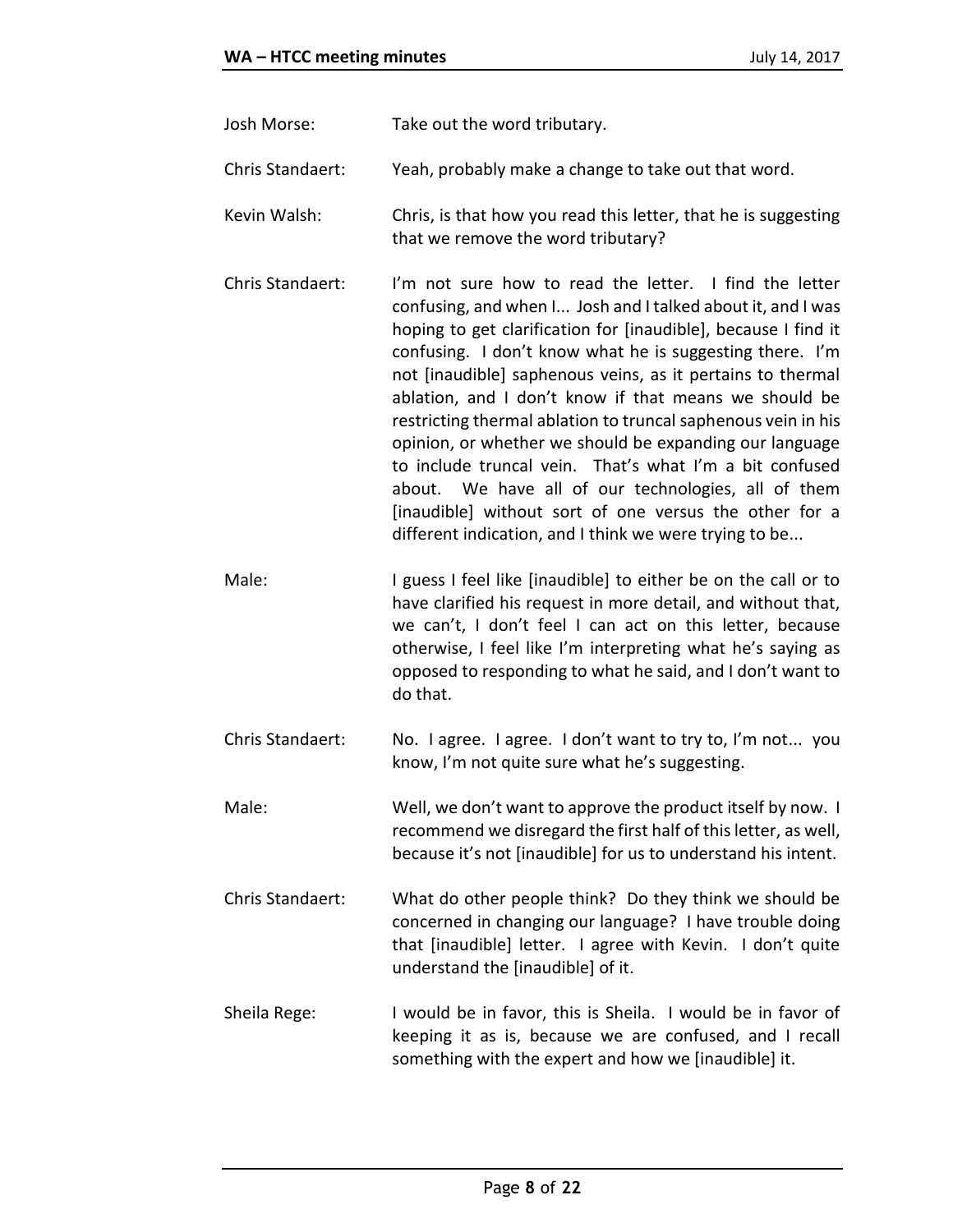- Chris Standaert: Yeah. The language was deliberate when we made it, and we were trying not to get ourselves caught in a situation that was more [inaudible].
- Laurie Mischley: This is Laurie. If I recall what the expert said, it was just that because the trouble happens with a larger vein, it was already covered. So, we were fine. I mean, that... that was how I think we got there. We weren't excluding that.
- Chris Standaert: So, would our language exclude a truncal saphenous varicosity? That's what [inaudible] or is that part of the question?
- Josh Morse: I hate to ask the question, Chris. This is Josh. As I read this and listen to the conversation, I think that [inaudible] indications include the truncal saphenous and if they do not, then your intent is to allow treatment for that, do you need to modify the language? Could you add the bullet above the tributary varicose vein bullet with treatment of saphenous, truncal saphenous vein or tributary veins with the [inaudible] that follow?
- Chris Standaert: I think what we did is [inaudible] but with the treatments for varicose veins, meaning that you can treat varicose veins but that if you treat a tributary, it has to be greater than 3 mm. So, I don't know if our [inaudible] varicosities are covered, and then we clarify if on a tributary it had to be beyond a certain diameter, but I don't know that our intent was to exclude truncal varicosities. I don't know, does this language read as though we included that the way we worded it?
- Joann Elmore: This is Joann. That's why I wondered about deleting the word tributary.
- Chris Standaert: No. Well, but we put tributary varicosities, because the 3 mm refers to the tributary varicosity, right? So, [inaudible] varicosities greater than 3 mm means every [inaudible] vein, right? That's why we, that's why we, we clarified that for tributary varicosities, and I think we were thinking that by saying we can treat varicose veins, we were including the ability to treat a truncal varicosities, which all, by definition, are greater than 3 mm, because the vein itself is. So, do we need the line saying truncal varicosities under our indication in addition to tributary varicosities greater than 3 mm? We didn't want to include all varicosities greater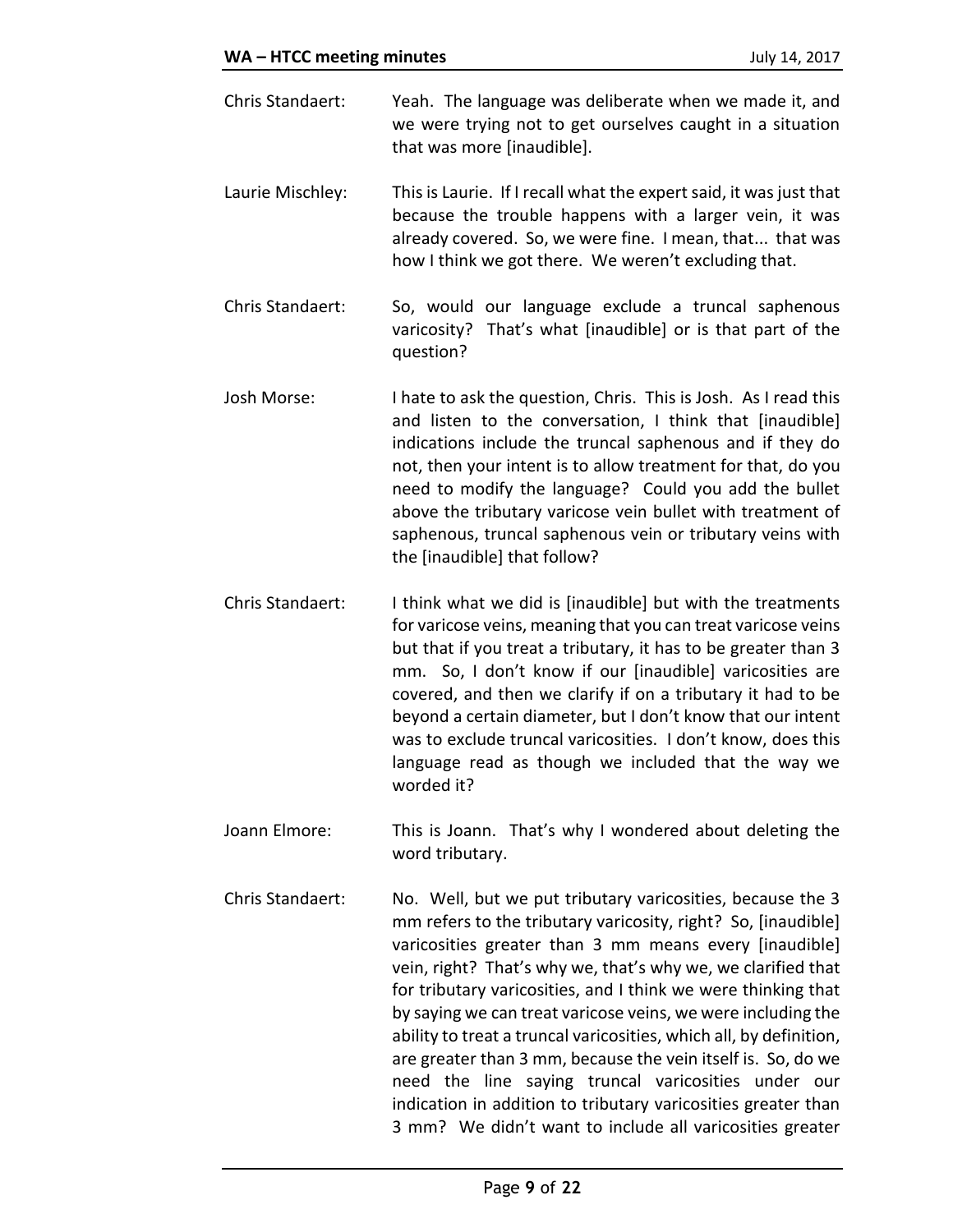than 3 mm, because that means you could treat every saphenous vein essentially. Do we need another line that says truncal varicosities in our indications, or is that included in our first statement that varicose veins are covered?

- Joann Elmore: The way it is written, no. Right now, the indication is it has to be a tributary vein, but it's [inaudible]. The current indication is that it has to be a tributary, as it is written with two additional 'and' requirements. A-N-D-. If we word it as a varicose vein greater than or equal to 3 mm, that's covered, you know, all of them.
- Chris Standaert: Yeah, but we chose not to do that deliberately, because we were worried about the diameter of the saphenous vein, and that's why we took... we have that language up on the board, and we think that... out of that very concern.
- Kevin Walsh: Can we see on the screen the language of the decision.
- Josh Morse: Yes.
- Gregory Brown: One way of approaching it would just be to include [inaudible] tributary varicosity could all be [inaudible].
- Chris Standaert: You know, it would almost read differently if you took out the line that says all [inaudible] indications and you went [inaudible] reflux in the affected vein and a minimum of three months of pain or symptoms, right, and then you put the third line for tributary [inaudible], the diameter must be greater than or equal to 3 mm. So, the first, the second and third become the first two, and there's an 'and' in between them, and the third one is not an and. It's just [inaudible] you would just leave [inaudible] or tributary varicosities, the diameter must be greater than or equal to 3 mm, and then, I believe, we had gotten back to just treating a more inclusive definition of varicose veins. [inaudible]?
- Joann Elmore: It does. That sounds fine.
- Carson Odegard: This is Carson. I would agree with that.
- Laurie Mischley: This is Laurie. I like that.
- Kevin Walsh: I'm a little confused. So, the proposition would be that tributary varicose veins greater than 3 mm do not have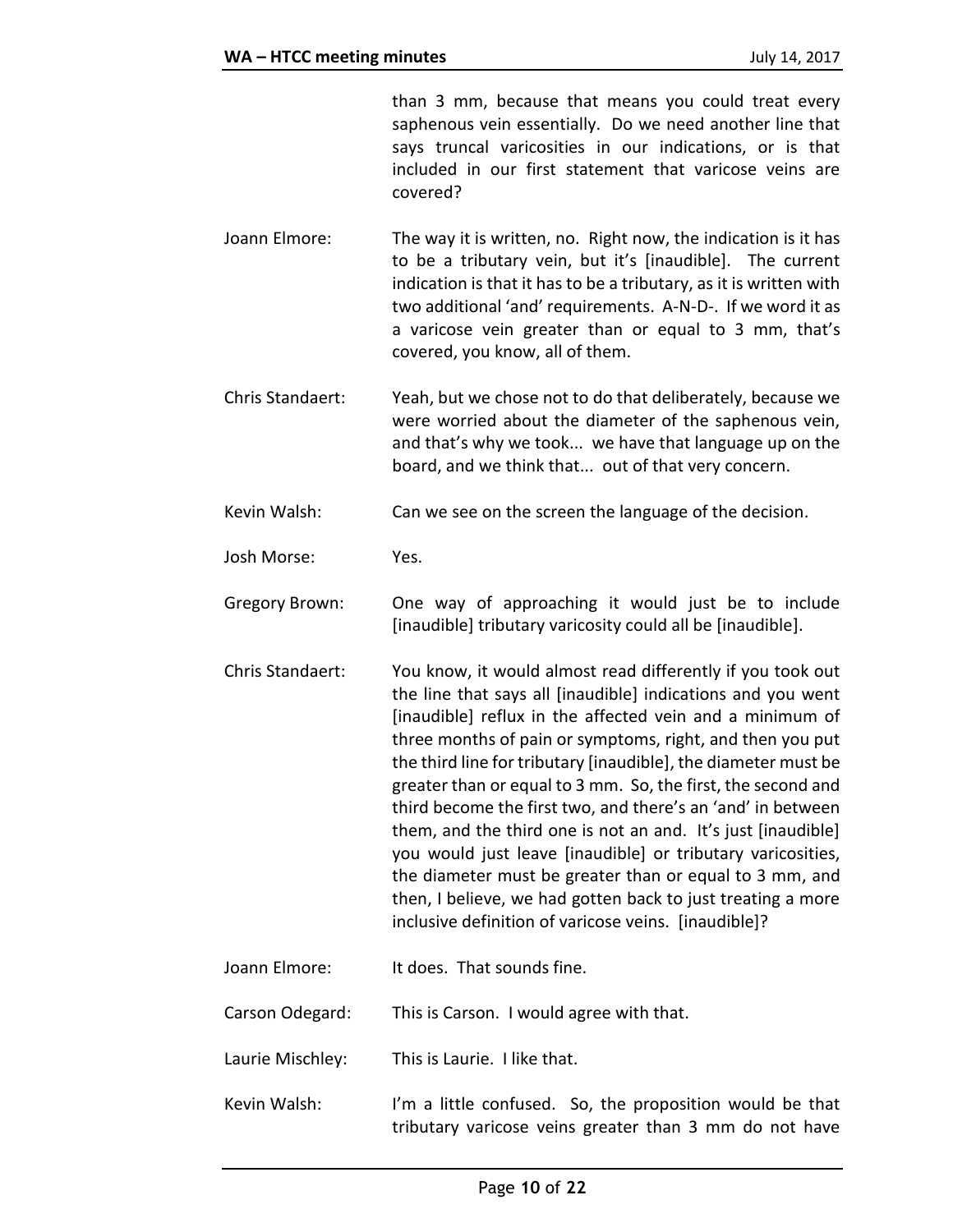[inaudible] or have symptoms for more than three months. They just [crosstalk].

- Chris Standaert: No. No. I would switch it. So, we're going to [inaudible]. So, under indications, so I... I might be looking at the wrong document for this thing, but it says indication, you take out the words 'are required to be present.' I guess you would leave it all. Well, I mean, you can't pull all, yeah. So, take out the all, required to be present with indication from the first line demonstrated reflux in the affected vein, and minimum of three months of symptoms, pain, and/or swelling, that doesn't interfere with instrumental ADLs or the presence of complications. Then you put a third one would say for tributary varicosities, the above two conditions multiply and the veins must have a diameter greater than or equal to 3 mm. So, that includes those first two things. You can't [inaudible] reflux or whatever, but fill that in. Those conditions apply to the tributary varicosities, but tributary varicosities does not become a limitation of the veins that you can treat. Is there a way to put that language up somehow?
- Christine Masters: Are you not seeing it?
- Chris Standaert: Oh, there it is. OK.
- Christine Masters: OK.
- Chris Standaert: OK. I'm sorry. I was looking at a different [inaudible] separate document. OK. Must include the above.
- Laurie Mischley: [inaudible] by the end of the first two a big AND, and then before the third bullet should be IF a tributary varicose vein.
- Chris Standaert: I would put for tributary varicose veins, or comma.
- Christine Masters: Where'd it go? Hold on.
- Chris Standaert: The above two conditions...
- Christine Masters: I got it.
- Chris Standaert: . . . the above two conditions multiply.
- Joann Elmore: [inaudible] AND, the above two conditions multiply AND...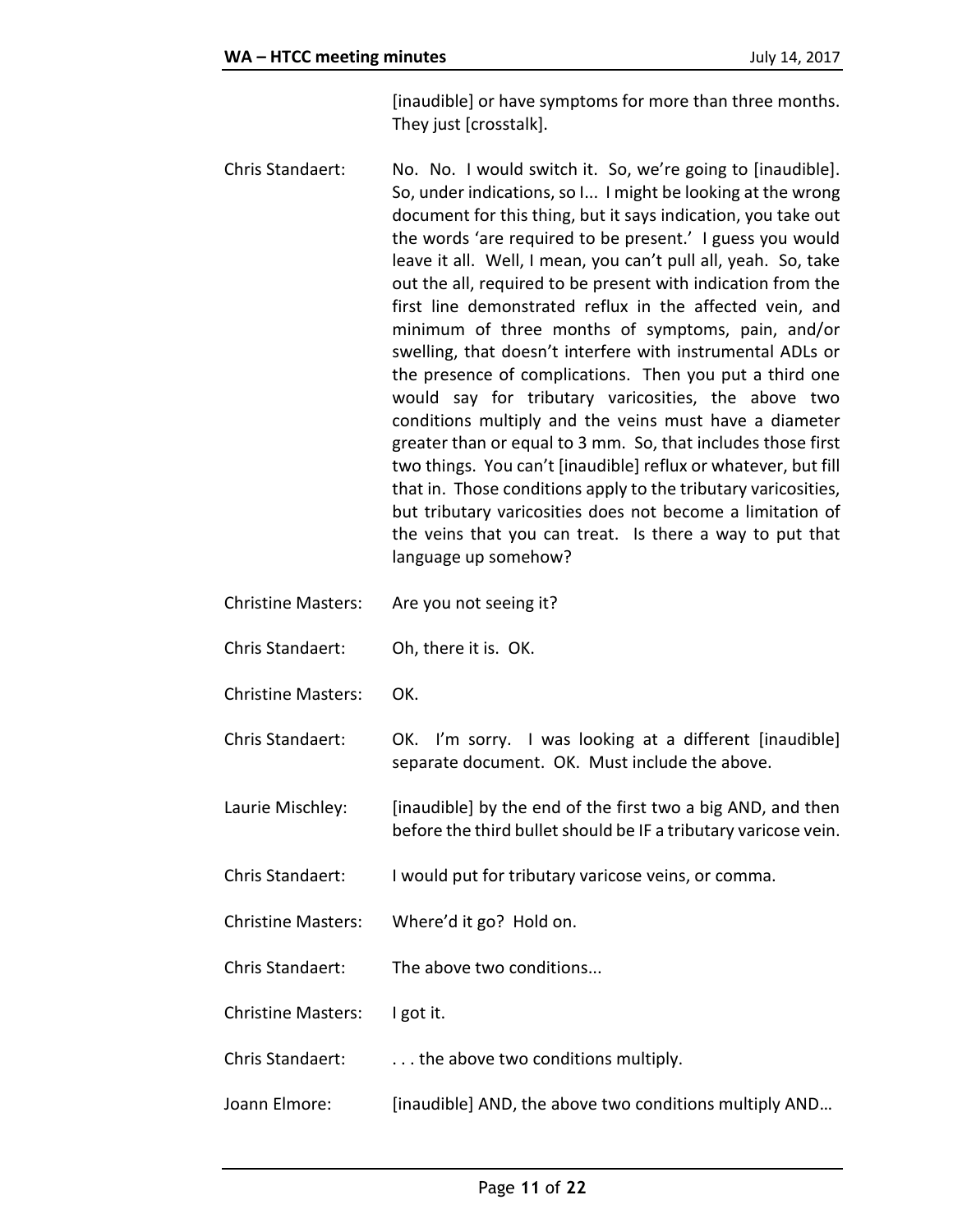| Chris Standaert:          | AND, then let's have the diameter greater than or equal to<br>3 mm.                                                                                                                                                                                                                  |
|---------------------------|--------------------------------------------------------------------------------------------------------------------------------------------------------------------------------------------------------------------------------------------------------------------------------------|
| Gregory Brown:            | Can we go back now real quickly to see the [inaudible]?                                                                                                                                                                                                                              |
| <b>Christine Masters:</b> | Yes.                                                                                                                                                                                                                                                                                 |
| Josh Morse:               | Are you able to see it?                                                                                                                                                                                                                                                              |
| Gregory Brown:            | No.                                                                                                                                                                                                                                                                                  |
| <b>Christine Masters:</b> | I don't know why it hasn't updated. Let's see.                                                                                                                                                                                                                                       |
| Gregory Brown:            | Josh, maybe you could just read the [inaudible]? Thank you.                                                                                                                                                                                                                          |
| Chris Standaert:          | [inaudible] truncal saphenous veins, as it pertains to<br>thermal ablation.                                                                                                                                                                                                          |
| Gregory Brown:            | I'm sorry, but I'm confused, because I still ferret out the<br>intent of Dr. Ferris' statements. I understand [crosstalk].                                                                                                                                                           |
| Chris Standaert:          | [crosstalk]                                                                                                                                                                                                                                                                          |
| Gregory Brown:            | I understand that the changes [inaudible] proposed are<br>bring clarity to our original language. So, I am supportive of<br>that, too, because it's more clear in we're not limiting the<br>tributaries [inaudible], but I still don't understand what this<br>doctor has requested. |
| Chris Standaert:          | Can you go back to our decision?                                                                                                                                                                                                                                                     |
| <b>Christine Masters:</b> | Yes.                                                                                                                                                                                                                                                                                 |
| Chris Standaert:          | So, we're really not changing the language or the scope of<br>our decision by altering the language. We're not changing<br>the scope of our decision. We're just clarifying the<br>objective of our language.                                                                        |
| Gregory Brown:            | I think it's better now.                                                                                                                                                                                                                                                             |
| Chris Standaert:          | Yeah.                                                                                                                                                                                                                                                                                |
| Gregory Brown:            | Versus, yeah.                                                                                                                                                                                                                                                                        |
| Seth Schwartz:            | I agree.                                                                                                                                                                                                                                                                             |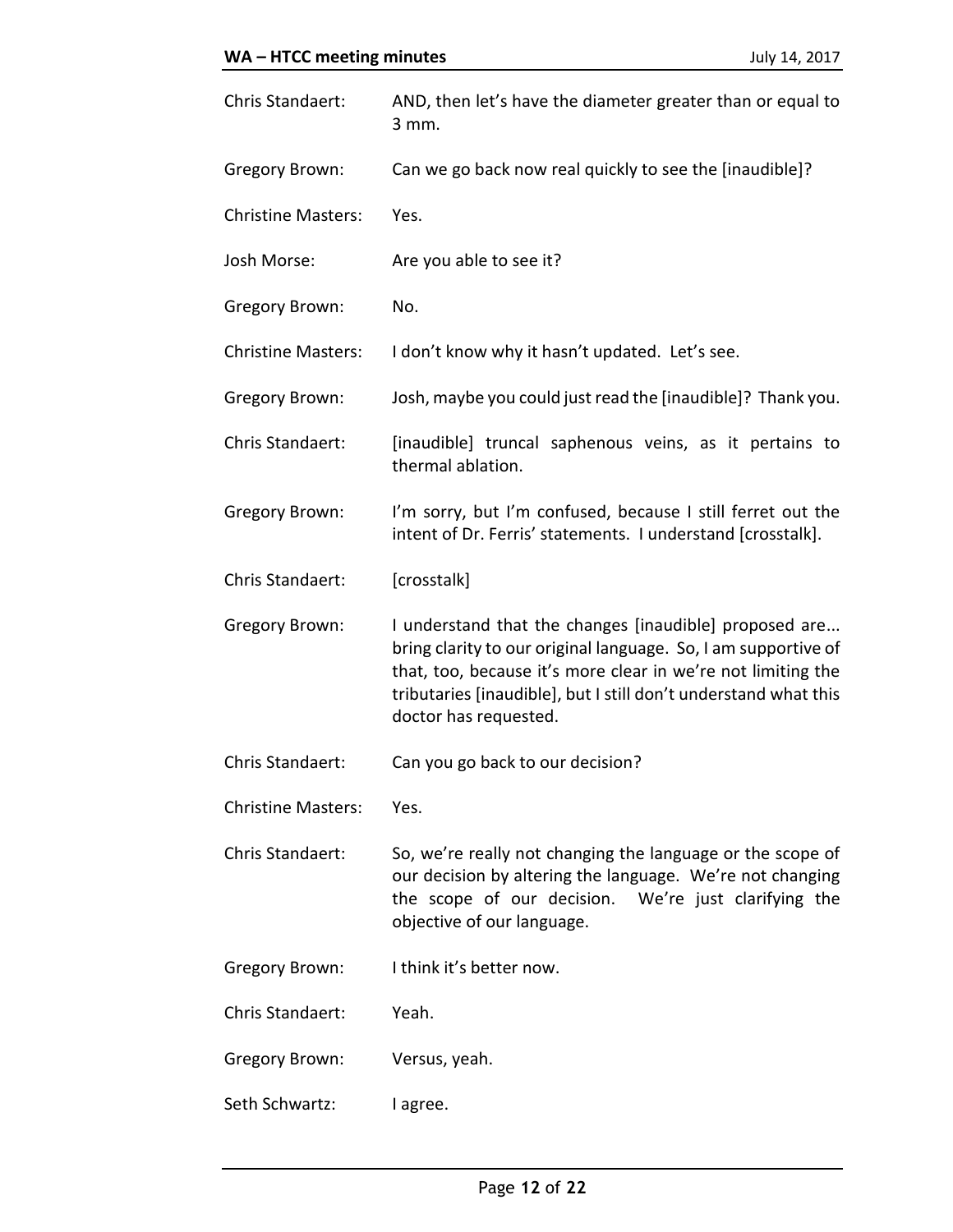| Chris Standaert:          | Yeah. OK.                                                                                                                                                                                                                                                                                                                                                                                                                                                                                                                                                                                                                                                                                               |
|---------------------------|---------------------------------------------------------------------------------------------------------------------------------------------------------------------------------------------------------------------------------------------------------------------------------------------------------------------------------------------------------------------------------------------------------------------------------------------------------------------------------------------------------------------------------------------------------------------------------------------------------------------------------------------------------------------------------------------------------|
| Male:                     | My understanding of the letter is that Dr. Ferris is<br>concerned that in the original language, perhaps, treatment<br>for truncal varicosities would be not covered, but I think<br>from at least with the change in language that wouldn't<br>be an issue.                                                                                                                                                                                                                                                                                                                                                                                                                                            |
| Chris Standaert:          | I agree.                                                                                                                                                                                                                                                                                                                                                                                                                                                                                                                                                                                                                                                                                                |
| Seth Schwartz:            | I'll make a motion that we accept this revised language.                                                                                                                                                                                                                                                                                                                                                                                                                                                                                                                                                                                                                                                |
| Josh Morse:               | We do have one more comment.                                                                                                                                                                                                                                                                                                                                                                                                                                                                                                                                                                                                                                                                            |
| <b>Christine Masters:</b> | Should we go back to that?                                                                                                                                                                                                                                                                                                                                                                                                                                                                                                                                                                                                                                                                              |
| Josh Morse:               | Chris?                                                                                                                                                                                                                                                                                                                                                                                                                                                                                                                                                                                                                                                                                                  |
| Chris Standaert:          | Yes, the other comment is from Medtronic.                                                                                                                                                                                                                                                                                                                                                                                                                                                                                                                                                                                                                                                               |
| <b>Christine Masters:</b> | Hold on.                                                                                                                                                                                                                                                                                                                                                                                                                                                                                                                                                                                                                                                                                                |
| Chris Standaert:          | Asking that we clarify our contraindications, essentially, by<br>using acute DVT instead of DVT, significant peripheral<br>arterial disease instead of [inaudible] arterial disease, and<br>active infection [inaudible] ulcer.                                                                                                                                                                                                                                                                                                                                                                                                                                                                         |
| <b>Christine Masters:</b> | Whoa. There we go. It's [inaudible].                                                                                                                                                                                                                                                                                                                                                                                                                                                                                                                                                                                                                                                                    |
| Chris Standaert:          | Then, they requested that they review a particular device,<br>brand and device next year. So, I don't know. I am not<br>inclined to change some of the language on the exclusions,<br>because we're getting [inaudible] some words here<br>[inaudible] versus significant. [inaudible] define significant,<br>right? We're allowing clinical discretion in here, and<br>assuming somebody wouldn't be doing this [inaudible]<br>procedure if somebody was [inaudible] I think is reasonable<br>to assume. They wouldn't be doing that, but [inaudible]. I<br>think we're, I don't know. I don't know how other people<br>feel about it. I would allow some clinical discretion on this<br>part, though. |
| Joann Elmore:             | This is Joann. I agree with you Chris. I [inaudible] people in                                                                                                                                                                                                                                                                                                                                                                                                                                                                                                                                                                                                                                          |

Joann Elmore: This is Joann. I agree with you Chris. I [inaudible] people in [inaudible] indication for [inaudible] arterial disease, but I'm fine with leaving things the way they are.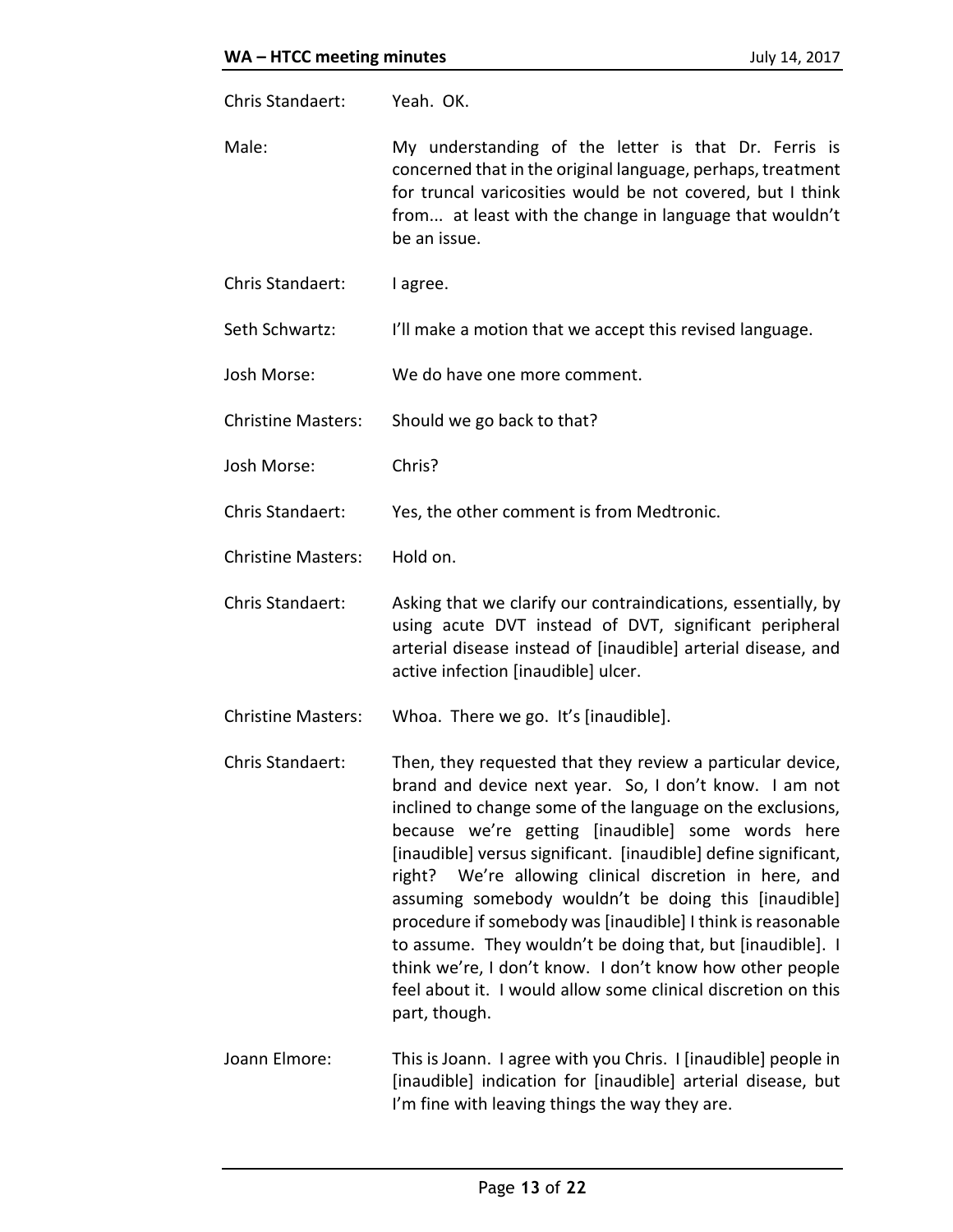| Chris Standaert:          | Any other suggestions for changing or responding to the<br>language otherwise in our decision?                                                                                                                                                                                                                          |
|---------------------------|-------------------------------------------------------------------------------------------------------------------------------------------------------------------------------------------------------------------------------------------------------------------------------------------------------------------------|
| Kevin Walsh:              | I agree with Joann and with you [inaudible].                                                                                                                                                                                                                                                                            |
| Chris Standaert:          | OK. Alright. So, do we carry the motion to approve our<br>amended, our current version of clarifications? Can we pull<br>that back up again, please?                                                                                                                                                                    |
| <b>Christine Masters:</b> | Yes.                                                                                                                                                                                                                                                                                                                    |
| Gregory Brown:            | Hi. This is Greg. Sorry. I was in surgery this morning.                                                                                                                                                                                                                                                                 |
| Chris Standaert:          | You're off saving people.                                                                                                                                                                                                                                                                                               |
| Gregory Brown:            | I've got a thing for hip arthritis.                                                                                                                                                                                                                                                                                     |
| Chris Standaert:          | There we go. The only thing I would do on this last one that<br>you have done is [inaudible] multiply put and they must<br>have a diameter, I would just say must, put and they must<br>have a diameter [inaudible]. Questions, comments, or<br>motion to approve. [inaudible] Did we get a motion to<br>approve, Josh? |
|                           |                                                                                                                                                                                                                                                                                                                         |
| Female:                   | Yes.                                                                                                                                                                                                                                                                                                                    |
| Chris Standaert:          | Sorry. Any more comments or comments or discussion or<br>we'll go to a vote? [inaudible] roll call.                                                                                                                                                                                                                     |
| Josh Morse:               | If you approve, please say approve. If you disapprove, say<br>you don't, and if you abstain, please say you abstain. Dr.<br>Brown?                                                                                                                                                                                      |
| Josh Morse:               | Brown?                                                                                                                                                                                                                                                                                                                  |
| Gregory Brown:            | Approve.                                                                                                                                                                                                                                                                                                                |
| Josh Morse:               | Elmore?                                                                                                                                                                                                                                                                                                                 |
| Joann Elmore:             | Approve.                                                                                                                                                                                                                                                                                                                |
| Josh Morse:               | Hearne?                                                                                                                                                                                                                                                                                                                 |
| Chris Hearne:             | Approve.                                                                                                                                                                                                                                                                                                                |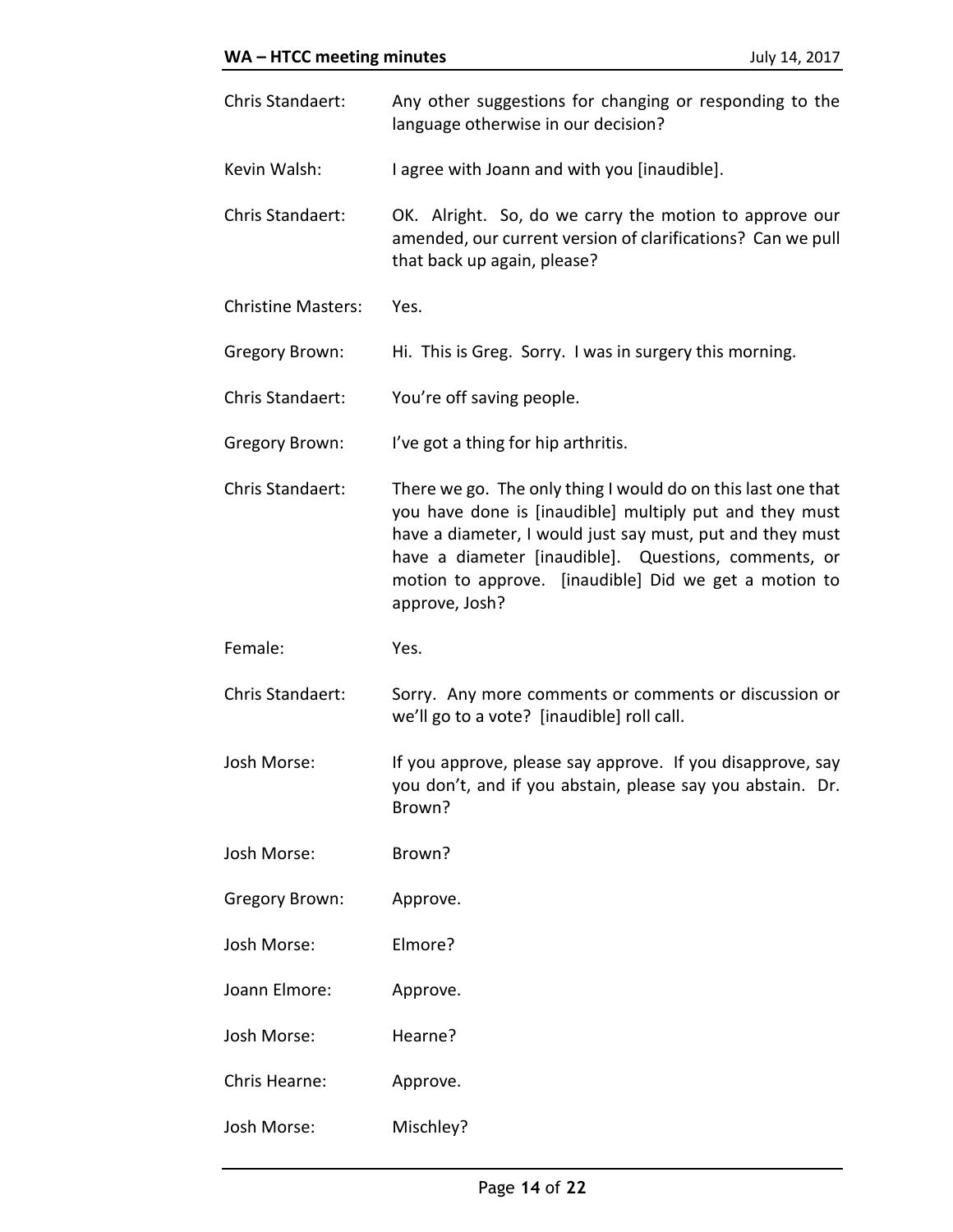| Laurie Mischley: | Approve.                                          |
|------------------|---------------------------------------------------|
| Josh Morse:      | Odegard?                                          |
| Carson Odegard:  | Approve.                                          |
| Josh Morse:      | Schwartz?                                         |
| Seth Schwartz:   | Approve.                                          |
| Josh Morse:      | Standaert?                                        |
| Chris Standaert: | Approve.                                          |
| Josh Morse:      | Walsh?                                            |
| Kevin Walsh:     | Approve.                                          |
| Josh Morse:      | Rege?                                             |
| Sheila Rege:     | Approve.                                          |
| Josh Morse:      | Yen?                                              |
| Tony Yen:        | Approve.                                          |
| Josh Morse:      | And Bramhall?                                     |
| John Bramhall:   | Approve.                                          |
| Josh Morse:      | Thank you. All approved.                          |
| Chris Standaert: | We'll move to our second decision on [inaudible]. |

Christine Masters: Mm-hmm. Let's see.

Chris Standaert: And migraines. [inaudible] migraine part? [inaudible] chronic migraine and tension type headache is what we talked about. So, we received one comment on our decision from Dr. Johnson who brought up several issues with our decision. One was the definition of chronic migraine, because if we use the [inaudible] definition [inaudible] definition, then our decision [inaudible]. So, it lets our language be flexible over time and is more specific and more [inaudible] people can find the [inaudible]. The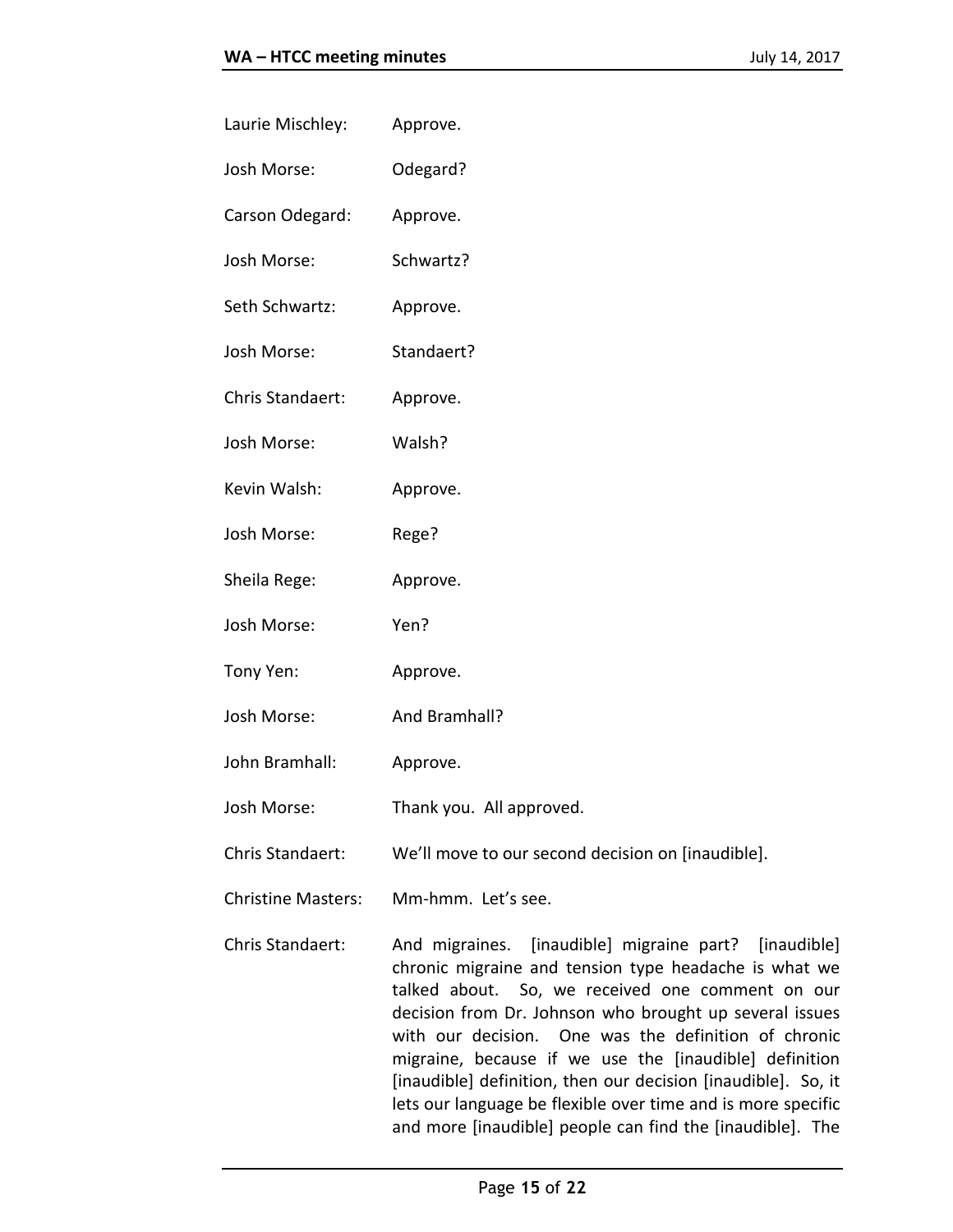second issue is the discontinuation criteria, which is a bit of an issue, and the maximum treatment cycle. So, if injection will work [inaudible] backwards, but the way number two reads implies that if the injection works and [inaudible] treatment. I don't think that was our intent. Then she asked, well, what do you do after five treatment cycles, and where did that come from? That number came from the actual study, the [inaudible] studies that we looked at, the treatment profile of the cycle, and we're not... as far as I know, we don't have treatment beyond that. Then, she asked about the word manipulation [inaudible]. [inaudible] 50% reduction in headache days [inaudible]. Yeah. So, no. She said our [inaudible] has shown inadequate response to treatment defined as less than 50% reduction in headache days, and she wanted that to be greater, but the thing is, that becomes a [inaudible] wrong way. I think this is the correct way, inadequate response due to [inaudible] 50% reduction. [inaudible] not a greater than 50% reduction. I think our language is correct there. I have no problem changing our definition of migraine, chronic migraine, as [inaudible] as defined by the International Headache Society. [inaudible] people can use whatever their definition may be at the time. And then we have the five treatment cycle issue. Other comments about her, Dr. Johnson's suggestions or comments to us?

- Gregory Brown: I agree [inaudible] evolve over time. Then, we picked five, because that's what the studies showed and then, I think that's where the evidence is, and that's what we're bound by.
- Chris Standaert: Then [inaudible] expert was saying that ideally isn't just you do botox and you leave people alone. You do botox as part of a broader intervention on their chronic migraine. That's what the intent of the study and the intent of the treatment was [inaudible] using botox, but I don't know that we have [inaudible] for botox over ten years. We don't have that. Other comments on [inaudible]?
- Laurie Mischley: This is Laurie. I agree with everything that you're saying. The only place I'm getting a little hung up on is the five treatment cycles. I mean, we approve things all the time and the study period is shorter than the intended use in real life. So, because the study only goes... people are prescribed for 20 years, but the study hasn't necessarily gone 20 years. So, just being thoughtful about... I, I think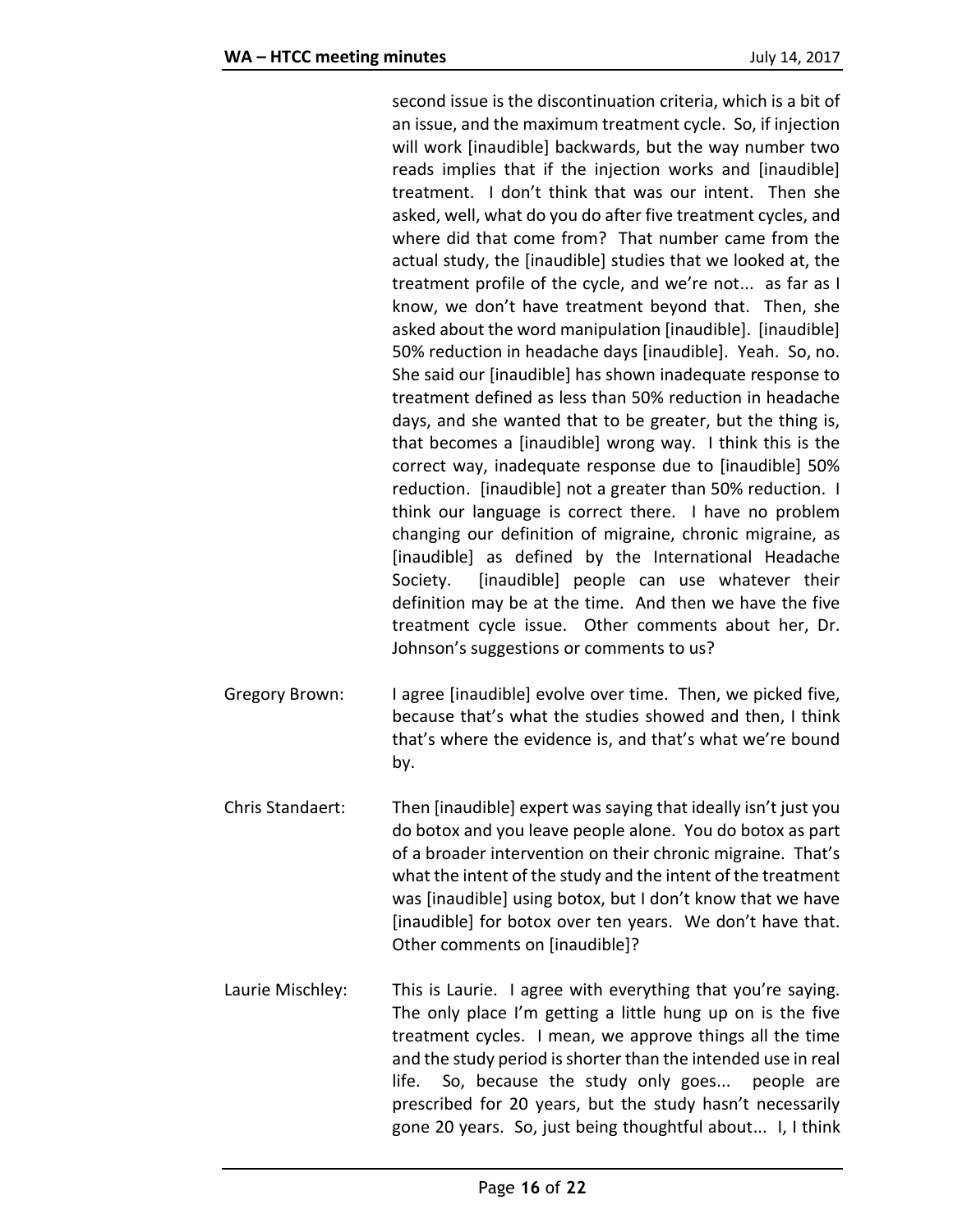the decision was made based on our expert saying, again, in reality people don't keep going back for botox. It hurts. It's not looking as something we use repeatedly. So, I think that's where, because the studies have only gone on for five cycles and our expert said in reality, people don't... it's not a repeatedly used therapy. We did that, but I don't know that that is a good enough reason to say if it's working for somebody and they do want to continue it, they shouldn't be allowed to.

Gregory Brown: With the way it's worded for five and they believed the [inaudible] and for higher ones who come back for another treatment [inaudible] then just [inaudible] include any Health Care Authority or any [inaudible] treatment.

- Chris Standaert: I don't know. I wondered about a line of [inaudible] review for treatment beyond five cycles or something. I don't know if we can put that in there or not. I agree. I don't know that I want to [inaudible]. I think the number of people will be small, but if it's [inaudible] if there are no other treatment options for them, but at the same time, we don't know, you know, [inaudible] doing this forever and ever and ever. People are funny. They [inaudible] things change, then you [inaudible] for years. We don't have any idea of the long-term efficacy, of the [inaudible]. So, if we leave it as is [inaudible] five cycles and still find they have persisting migraines once they stop that, can they, does our language exclude them from [inaudible]?
- Josh Morse: It depends.

Chris Standaert: On what?

- Josh Morse: I think the answer is yes, it may exclude them from receiving more, but I think that your answer is [inaudible]. So, my recall of this was that a cycle was three or four months. Is that right? So, you'd be looking at a year to a year and a half?
- Chris Standaert: Mm-hmm. Yeah.
- Josh Morse: Or more. Yeah. So, I think if you have a maximum of five treatment cycles, you're applying a limit that it could likely be applied.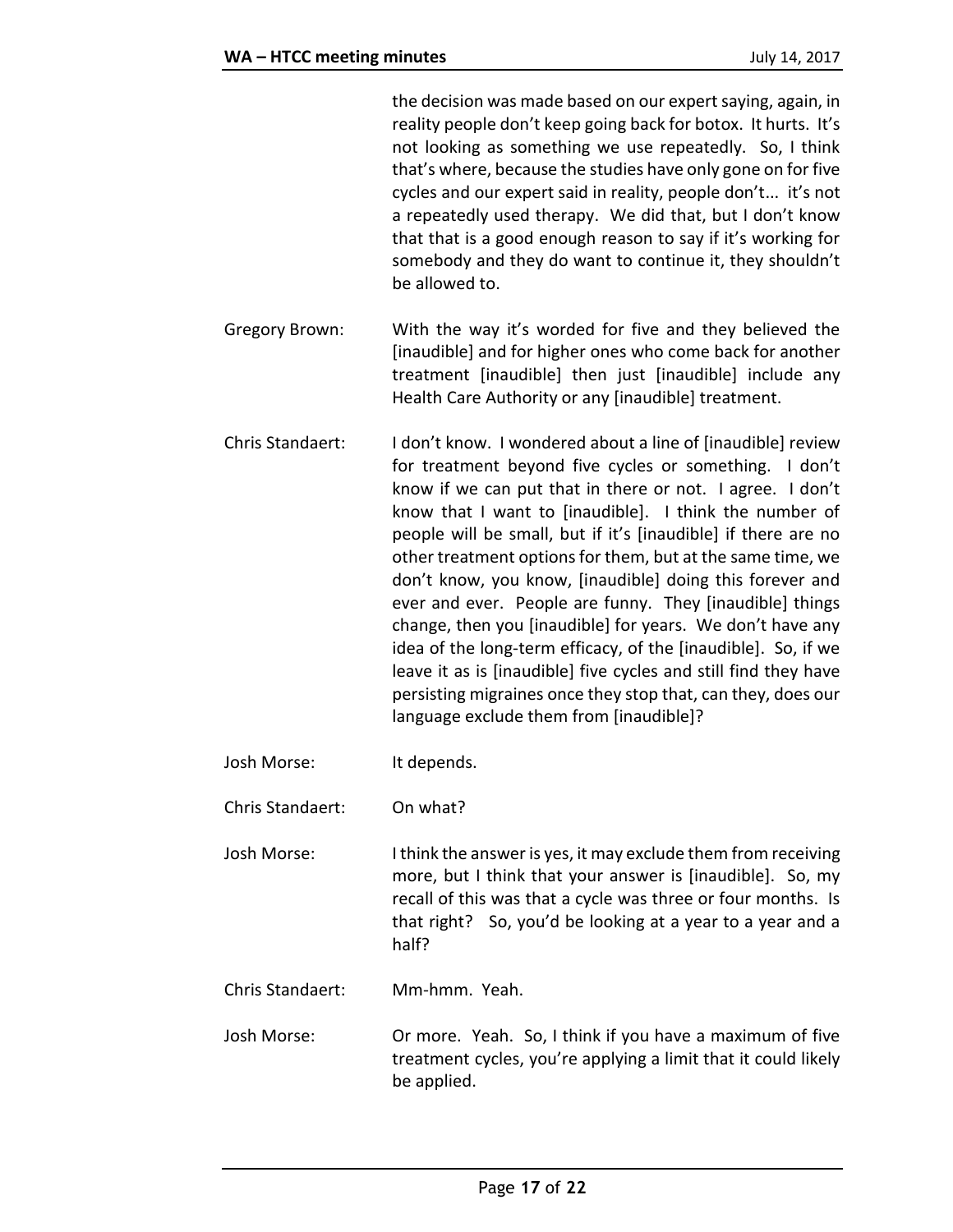- Chris Standaert: Are we allowed to put a line in saying... [inaudible] may apply for repeat treatment cycles beyond five or repeating them? Like, I don't know what that looks like [inaudible] ten years later on they'll do it again. Are we giving them a lifetime ban or can we put in language that [inaudible] that doesn't let people just sort of do this forever without stopping. Rather than doing five treatment cycles and seeing that somebody has responded and longer-term to the treatment, um, but that was still [inaudible] be to review it at the end. Sort of re-enter the five [inaudible].
- Sheila Rege: Yeah. So, on the Medicare line. This is Sheila. So, on the Medicare line which says usually five treatments and then kind of more than five treatments may be subject to preauthorization or something like that, and I wonder if we can do something like that?
- Chris Standaert: Yeah. That's what I'm wondering. Can we use language like that, Josh?
- Josh Morse: [inaudible] or did you say more may be approved, or?
- Chris Standaert: So, after the maximum five treatments, can we put consideration of additional treatment cycles would be up to each individual agency's review.
- Josh Morse: Yes. You could say that. Agency discretion or something like that.
- Chris Standaert: OK. So, then they can figure out for these people what their criteria for repeat cycle is and make sure people are doing what they're supposed to be doing to consider other options.

Josh Morse: Yes. I wonder...

Chris Standaert: We don't have to deal with addressing it [inaudible]?

Josh Morse: The word episode comes to mind, but that might not be the right word. I mean, if you're, I mean, you know, two years later your migraine returns and it's a new episode, is there language like that you could apply?

Chris Standaert: That's what I'm trying to, right. That's what I'm trying to get at is, can you, either you think of this as a five-treatment cycle intervention, it's a year and a half long intervention,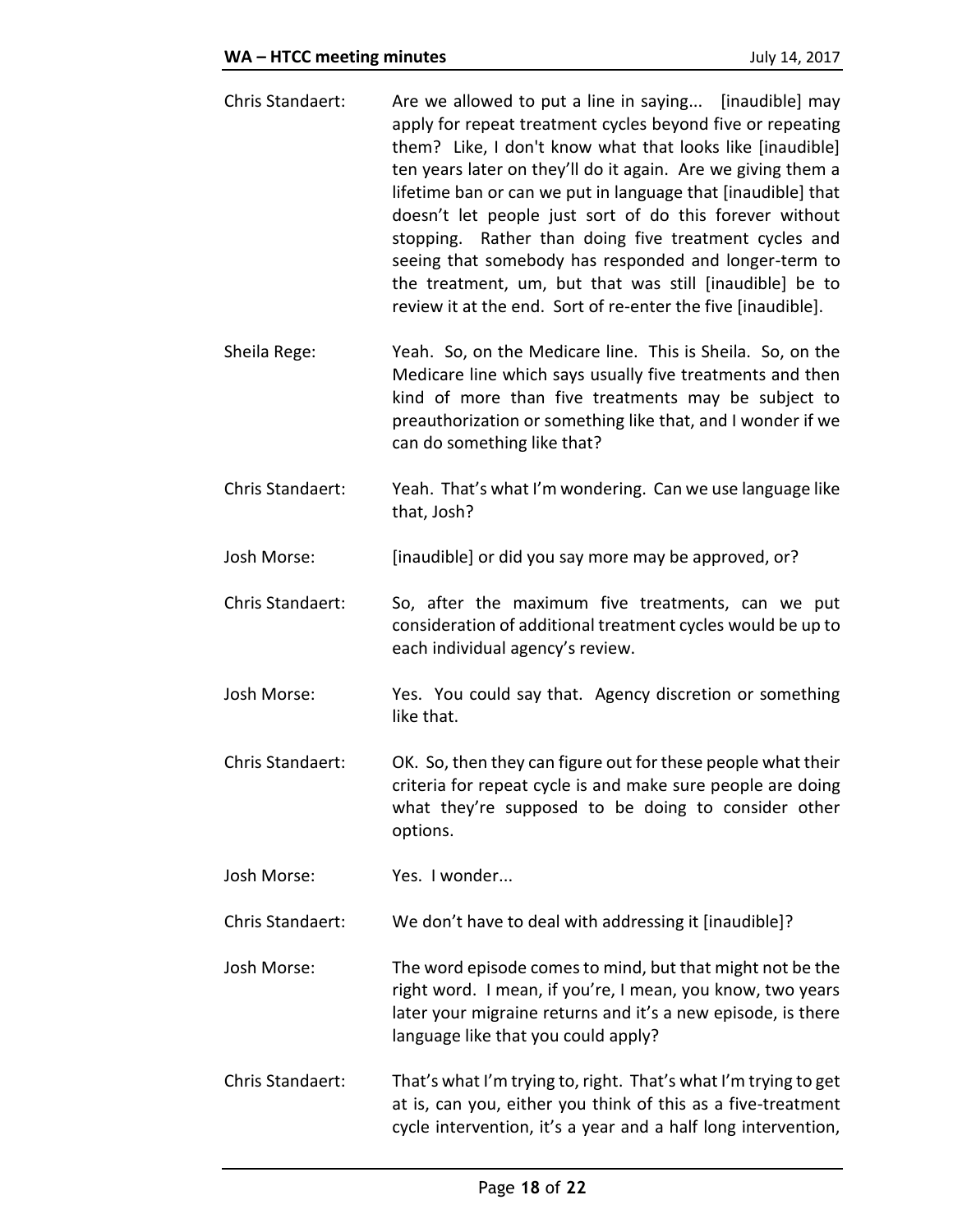can you redo it if people, if the condition recurs, or if that appears to be the only effective treatment for this condition and so on the remaining as a long-term chronic condition. We don't have data on that, but we could let the agency figure that out with the individual circumstance.

- Joann Elmore: This is Joann. Could we pull up the draft by [inaudible] decision, editing it. I think that's good, because I can always [inaudible] and I may need to go pretty soon. Thank you.
- Chris Standaert: Can you put a line up [inaudible] additional treatment may be considered at agency discretion. [inaudible]
- Josh Morse: Yes. You can say that.
- Chris Standaert: Does that help, do people think, or do we not need that?
- Gregory Brown: Could we add the language based on available evidence? [inaudible].
- Seth Schwartz: I think if we're going to leave it, we can leave it up to the agency. They can decide how they want to do it.
- Sheila Rege: I would agree. [inaudible]

Carson Odegard: I agree. Well, it doesn't it so if somebody wants to do more than five they [inaudible] dealing with the agency [inaudible] defining what they're doing, which seems reasonable. I don't know.

- Joann Elmore: This is Joann. Going beyond five is beyond any existing evidence, and I would appreciate maybe in a future meeting if Josh could clarify, we have been told in the past our committee has been told that if anyone wants an exception, even if we have listed inclusions and exclusion criteria that they could simply talk with the agency medical director. So, I don't understand why we need to add this caveat.
- Chris Standaert: That isn't so much. If our decision is sort of final, if we put a cap, that is it. They can consider use under a research protocol, but they can't just expand coverage, should they [inaudible].
- Joann Elmore: Could they be...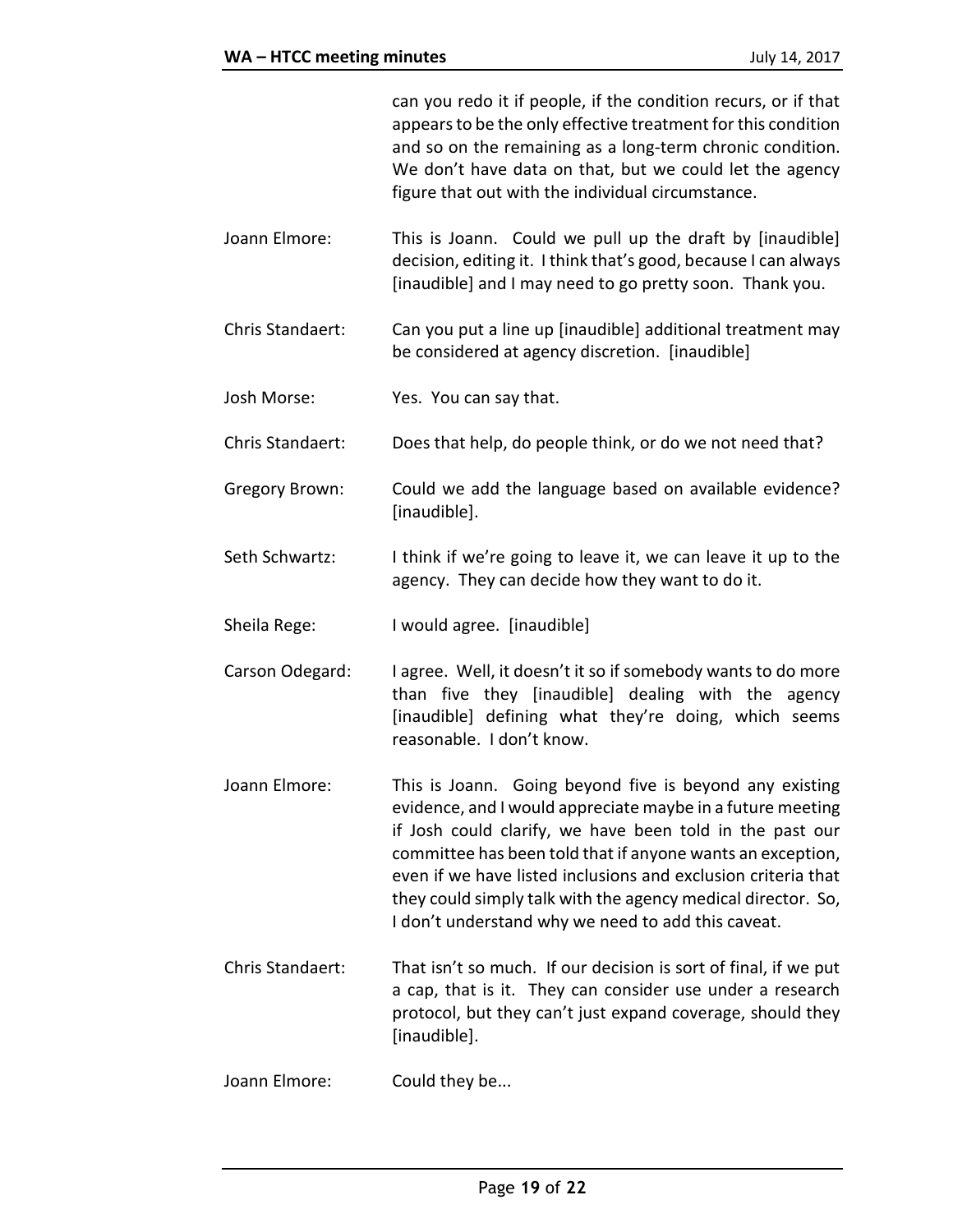- Chris Standaert: Yeah. So, if they were to decide, somebody wanted to come and said I want to research ten cycles, then they can say sure. We'll cover that as part of your research protocol, but they can't just decide on their own, well, they're gonna make the yeah. So, if this person wants more, we'll just give them more. They can't do that, as far as I know. Josh, am I interpreting that correctly?
- Josh Morse: Yes. You are.
- Chris Standaert: Yeah. So, you could take our original decision as saying, five treatment cycles is all you get for the rest of your life. Christine, or whoever is typing, can you change for treatment of chronic migraine as a parenthesis just put as assigned by [inaudible]?
- Josh Morse: Yes.
- Gary Franklin: Josh, can I point something out?
- Josh Morse: Yeah.

Chris Standaert: Yeah, that's you, Gary?

- Gary Franklin: Yeah. The reason we wanted to put that in there is that there, the [inaudible] by definition is more than just the 15 days and the eight days of migraine. It also includes [inaudible] defined migraine has been transformed from regular migraine, and if there's a history of regular migraine and if, you know, I think if botox is successful in this, somebody could revert to regular migraine. They would just get regular treatment for that. So, that's why we wanted to put this in here. Number one, to make sure that they actually had migraine, real migraine, you know, regular migraine and the number of days, which was already in there.
- Chris Standaert: I think we need to [inaudible]. You've got the [inaudible] for clarification [inaudible].
- Josh Morse: So, does the language reflect that now, Chris?
- Chris Standaert: Huh?
- Josh Morse: Does the language...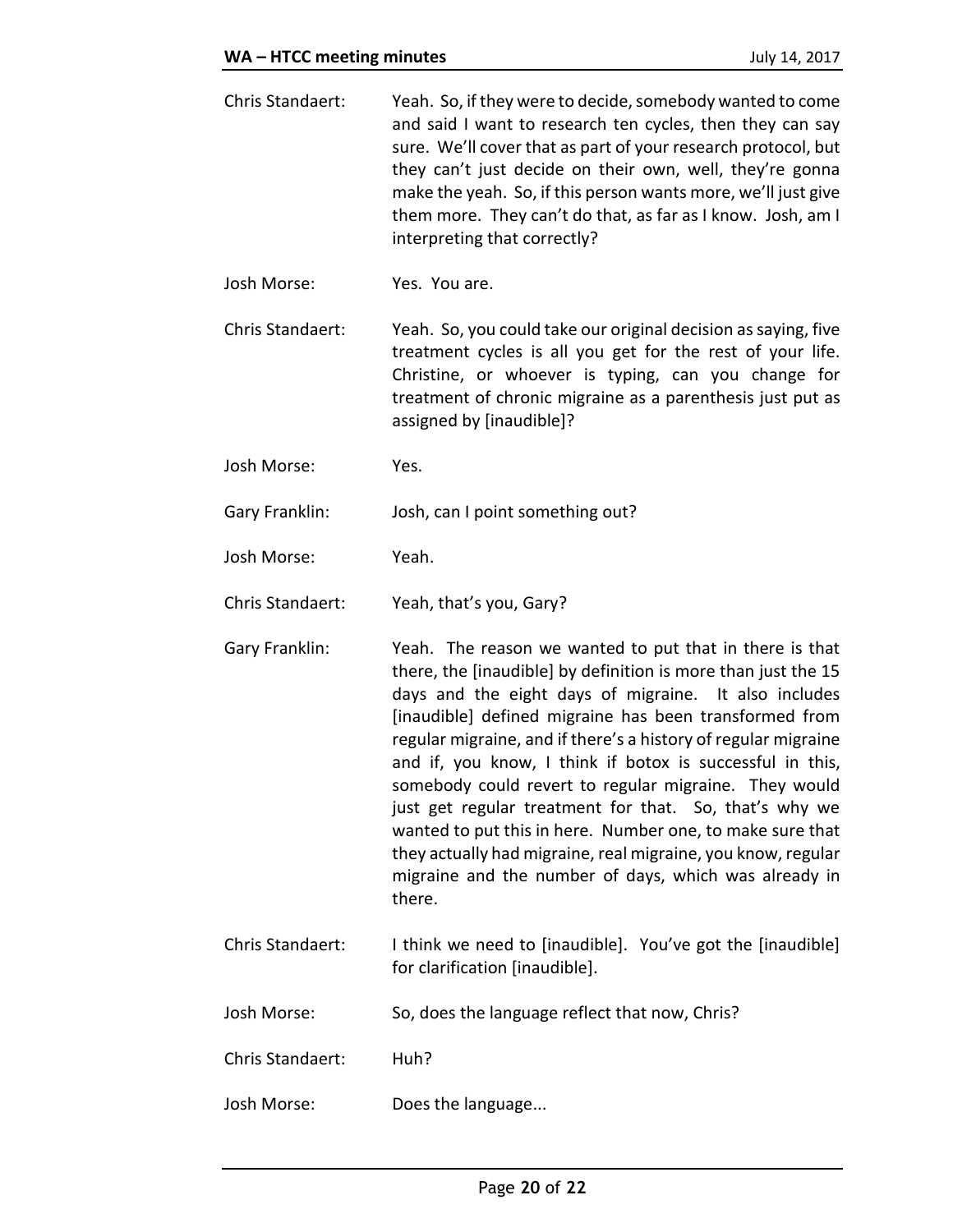| Chris Standaert:      | I think that wordage [inaudible].                                                         |
|-----------------------|-------------------------------------------------------------------------------------------|
| Josh Morse:           | OK. You're going to see what [inaudible] is written?                                      |
| Chris Standaert:      | Yeah.                                                                                     |
| Gary Franklin:        | Yeah. It's fine.                                                                          |
| Josh Morse:           | OK. Thank you.                                                                            |
| Chris Standaert:      | Other questions or comments or a motion to approve?                                       |
| Seth Schwartz:        | This is Seth. I move to approve.                                                          |
| Chris Standaert:      | And a second.                                                                             |
| Carson Odegard:       | Second. Second, Carson.                                                                   |
| Laurie Mischley:      | Second.                                                                                   |
| Josh Morse:           | OK. We'll do a                                                                            |
| Chris Standaert:      | Any more discussion or we'll go through a roll call?<br>Go<br>through the roll call then? |
| Josh Morse:           | Alright. Dr. Brown?                                                                       |
| <b>Gregory Brown:</b> | Sorry, I approve.                                                                         |
| Josh Morse:           | OK, Elmore?                                                                               |
| Joann Elmore:         | Oh, I vote to not cover, but I approve the edits.                                         |
| Josh Morse:           | Thank you. Dr. Hearne?                                                                    |
| Chris Hearne:         | Approve.                                                                                  |
| Josh Morse:           | Mischley?                                                                                 |
| Laurie Mischley:      | Approve.                                                                                  |
| Josh Morse:           | Odegard?                                                                                  |
| Carson Odegard:       | Approve.                                                                                  |
| Josh Morse:           | Schwartz?                                                                                 |